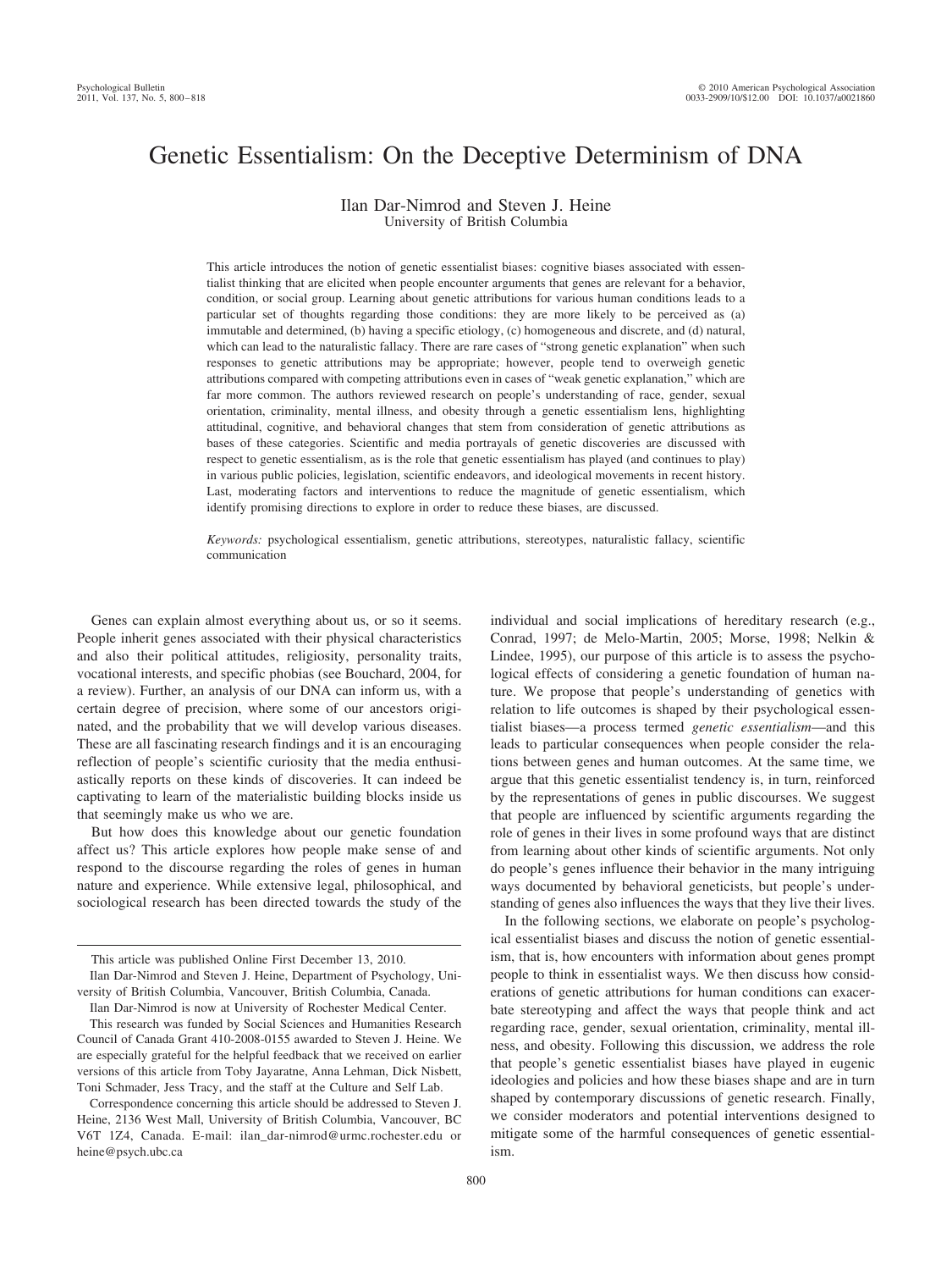## **Psychological Essentialism**

People tend to "essentialize" certain entities that they encounter. They perceive "natural" categories such as chemicals, minerals, and especially living organisms as having an underlying, nontrivial, fundamental nature that makes them what they are (e.g., Atran, 1987; Gelman, 2003; Hirschfeld & Gelman, 1994; Medin & Ortony, 1989). People demonstrate psychological essentialism when they perceive an elementary nature or essence, which is underlying, deep, and unobserved, that causes natural entities to be what they are by generating the apparent shared characteristics of the members of a particular category. For example, a cat's underlying essence causes it to have whiskers, soft fur, sharp claws, and the tendency to purr when satisfied. Essence constrains visible characteristics but is not defined by them. There may be changes in the observable characteristics of members of a category (e.g., hairless cats), but these do not necessarily imply changes in the essence of these members (Medin & Ortony, 1989).

While pure essentialism has been dismissed as metaphysically problematic (see Medin & Ortony, 1989, for a lucid explanation), psychological essentialism reflects how people routinely think about and categorize members of groups (Gelman, 2009). As a cognitive heuristic, psychological essentialism facilitates, and at times determines, the formation of categories.

Psychological essentialism overlaps to a degree with a number of other psychological tendencies, including the correspondence bias (Gilbert & Malone, 1995), entity theories of self (Dweck & Leggett, 1988), and entitativity (Campbell, 1958). These tendencies are similar in that they involve people perceiving and understanding others in terms of an invisible stable essence. Psychological essentialism is a general human tendency, and evidence for it has been found among children and adults in an array of diverse cultures including impoverished neighborhoods in Brazil (Sousa, Atran, & Medin, 2002), pastoral herdsmen in Mongolia (Gil-White, 2001), Vezo children in Madagascar (Astuti, Solomon, & Carey, 2004), Menominee community members in Wisconsin (Waxman, Medin, & Ross, 2007), and middle-class children and adults in the United States (Gelman, 2003). The evidence for psychological essentialism is broad enough that the construct is a good candidate for a functional human universal, although cultures may vary in the degree to which these essentialist biases are present (see Norenzayan & Heine, 2005).

The causal relationship between essence and expected characteristics is one of the defining elements of essence. Another defining element of an essence is stability. The essence of a cat is presumed to be immutable: it does not change even when observable traits are transformed because of direct physical or environmental alterations, such as being shaved or surgically altered (Gelman & Wellman, 1991; Keil, 1989; Rips, 1989).

The essence of a natural-kind category suggests that the members of that category are perceived as homogeneous and discrete there is something, for example, that makes all cats recognizable as cats and distinct from other animals. The unique, unobserved essence of each category affords the perceiver inductive potential, which allows one to make specific physiological and behavioral inferences regarding the members of a particular category (Haslam, Bastian, Bain, & Kashima, 2006).

People do not rely on essences just to understand the nature of species; they also make essentialist judgments when they seek to understand the behavior of social groups. Rothbart and Taylor (1992) argued that socially constructed groups such as race and gender, while better characterized as human artifacts, are essentialized in the same manner as natural kinds. Use of this heuristic is evident among Mongolian tribal groups—members of these groups perceive tribal "ethnies" to have different innate capabilities that they believe persist even among people who had been adopted at birth and raised by members of other groups (Gil-White, 2001).

Essentializing social groups increases the perceived homogeneity and immutability of the members of a group and influences how people make inferences about group members. Such essentializing is associated with increased stereotypical thinking and attitudes (e.g., Haslam et al., 2006; Haslam, Rothschild, & Ernst, 2000, 2004; Hong, Levy, & Chiu, 2001).

Although the essence of any category is unobserved, it is presumed to influence a variety of known and yet-to-be-discovered characteristics. Medin and Ortony (1989) argued that the unobservable and indescribable nature of the essence does not undermine the use of such a construct. Rather, people use an "essence placeholder" (Medin and Ortony, 1989, pp. 184 –185) to overcome the abstractness of the essence. This placeholder allows people to draw causal inferences from the essence to observed characteristics without needing to give the essence a materialistic description, which would ultimately limit it and may preclude yet-to-be-known essentialist category-based inferences. We contend that "genes" (or at least the way that most laypeople conceive of genes) often serves as the placeholder for this imagined essence, and this has important implications regarding how individuals respond when they encounter genetic information about people.

## **Genetic Essentialism**

An important component of psychological essentialism has been the idea of *innate potential* (Atran, 1987; Rothbart & Taylor, 1992). When we consider the category of a species, membership imposes certain constraints on the characteristics of the particular species' members because the essence of category membership is passed down through biological lineage. To a certain extent, this notion of innate potential is also perceived to exist for some social groups (e.g., Jayaratne et al., 2006, 2009; Phelan, 2005). The relationship between an immutable essence and innateness on the one hand and innateness and genes on the other suggests that the observable characteristics of a group are assumed to be based on a shared genetic foundation.

The defining elements of psychological essentialism (i.e., immutable, fundamental, homogeneous, discrete, natural) are similar to the common lay perception of genes. Such similarity suggests that members who are assumed to share a distinct genetic makeup are also assumed to share their essence. People's understanding of genes may thus serve as an essence placeholder, allowing people to infer their own and others' abilities and tendencies on the basis of assumed shared genes. The tendency to infer a person's characteristics and behaviors from his or her perceived genetic makeup is termed *genetic essentialism.* As Nelkin and Lindee (1995) put it, "genetic essentialism reduces the self to a molecular entity, equating human beings, in all their social, historical, and moral complexity, with their genes" (p. 2).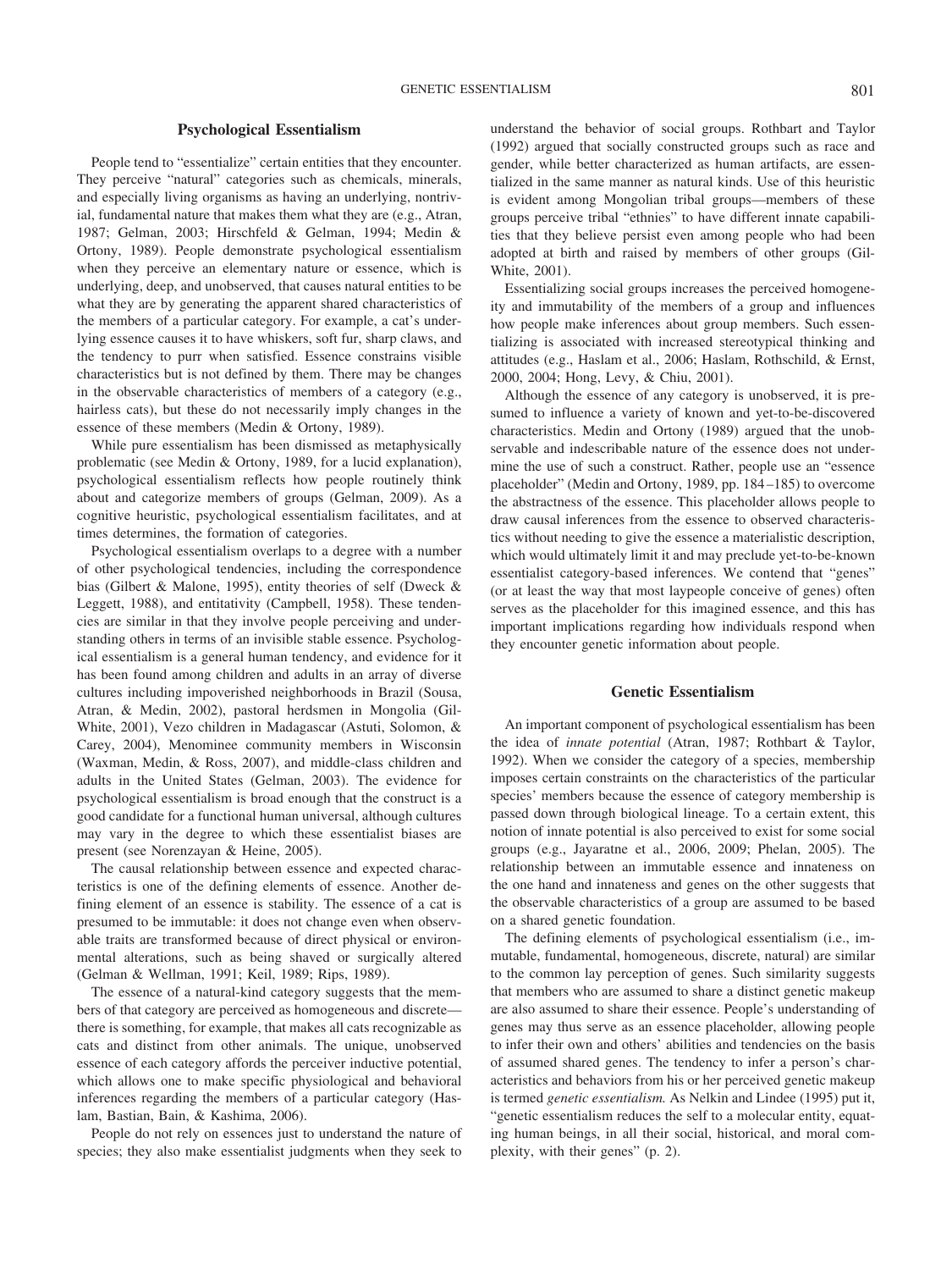We argue that once people consider the existence of a genetic foundation to a particular life outcome, psychological tendency, or characteristic, their psychological essentialist biases are activated, and a particular set of associated thoughts about those outcomes are likely to emerge. First, genetic essentialism may lead people to view outcomes as *immutable* and *determined*. That is, an outcome is perceived to unfold according to some fixed set of underlying genetic processes that people assume is largely independent of environmental influence and beyond individuals' control. Genetic essentialism thus leads people to view genetically influenced outcomes as inescapable and predestined. If the genes are present, the outcome is expected.

Second, arguments for a genetic foundation for a human condition may lead people to view the relevant genes as entailing the fundamental cause of the condition—what Meehl (1977) referred to as a *specific etiology*. The genetic foundation and the associated condition may be viewed as having two-way pathognomicity in that the presence of the hypothesized genes is seen to prove the presence of the condition, and, likewise, the absence of the genes is seen to exclude the condition. Perception of the genetic foundation as a fundamental cause leads people to devalue the role of ontogenetic, environmental, or experiential factors.

A third consequence of genetic essentialism is that it may lead people to view groups that share a genetic foundation as being *homogeneous* and *discrete*. The relevant condition may be perceived as coterminous with the boundaries of its associated group—all members of a group that share the genetic essence have the potential to possess the associated condition, and that condition should not be observed in those who do not share the underlying genetic foundation.

Finally, genetic causes lead people to view the outcome as *natural*, and, in some domains, this may prompt the naturalistic fallacy such that the associated outcomes are perceived as more morally acceptable. The naturalistic fallacy refers to the tendency to derive ethical properties (e.g., being "good" or "right") from natural properties (e.g., being "tall," or being "green"; Frankena, 1939; Moore, 1903), that is, a particular tendency, which is judged to be natural, will be viewed as more acceptable than one that is deemed unnatural. Furthermore, something may be more likely to be identified as natural to the extent that its existence is perceived to be predicated upon an underlying genetic predisposition (unless the genes themselves are the product of artificial manipulation as in the case of genetically-modified products). For example, homosexuality may be viewed more positively if it is perceived to be the outcome of a natural, genetic predisposition rather than as a consciously made life choice. However, because the naturalistic fallacy involves deriving a moral "ought" from a natural "is," it most prominently emerges when the outcomes are associated with behaviors that trigger volitional considerations, such as evaluations of criminal behaviors or lifestyles associated with obesity. The naturalistic fallacy is less likely to be activated, in contrast, in the consideration of categories not perceived to be associated with any volitional control (e.g., race, gender, height). Because, for the most part, people do not tend to think of someone "choosing" to be born African American, female, or tall, they are unlikely to consider these attributes as having any moral implications.

These four ways of thinking associated with genetic essentialism increase in frequency when people encounter genetic arguments serving as prisms through which people view the associated outcomes, and thus distort their understanding of them. Once people's genetic essentialist biases have been activated, people come to view the relevant condition or outcome in different ways than if they had not considered an associated genetic foundation.

## **Is Genetic Essentialism Irrational?**

We submit that genetic essentialism reflects a biased, and frequently undesirable, response to encounters with genetic information, which we will describe in more detail in following sections. However, one might question whether such responses to genetic information may instead be considered rational. Perhaps knowing about an underlying genetic foundation for a condition should reasonably make one conclude that the condition is determined, of a specific etiology, homogeneous, and natural. For example, if an individual has a series of a sufficient number of repeating sequences of three bases—CAG—in the right position at the end of Chromosome 4, that person will develop Huntington's disease if he or she does not die prematurely of another cause. Further, the onset of the symptoms of the disease can even be predicted on the basis of the number of repeating sequences that exist (Zoghbi & Orr, 2000). By all accounts, Huntington's disease is determined, has a specific etiology, is homogeneous, and is natural. Thinking about Huntington's disease in these fatalistic ways is arguably the correct way to understand it.

However, genes influence phenotypes in different ways. On the one hand, genes can influence phenotypes through major biochemical pathways that can be measured and understood, which Turkheimer (1998) referred to as "strong genetic explanations" (p. 786). This is the case with monogenic diseases and conditions that involve a small number of genes. Coming to think about them as more determined, solely caused, homogeneous, and natural as a result of learning about their underlying genetic foundation would indeed appear to be a rational response.

On the other hand, strong genetic explanation appears to be more of the exception than the rule. Monogenic diseases represent only about 2% of genetic-based diseases (Jablonka & Lamb, 2006); the norm is that multiple genes are involved, which is further complicated in that the same allele can be expressed differently depending on environmental contingencies (e.g., Caspi et al., 2002; Guo, Tong, & Cai, 2008). In summarizing the evidence for predicting disease risk on the basis of genes, Kraft and Hunter (2009) stated that "many, rather than few, variant risk alleles are responsible for the majority of the inherited risk of each common disease" (p. 1702). Genotype-phenotype relationships can be highly complex, where phenotypes emerge as the result of the interaction of many genes when particular environmental conditions are met and where genes may influence which environments an individual is more likely to seek out and subsequently be influenced by. Such complex relations defy a genetic essentialist response.

Turkheimer (1998) uses the expression "weak genetic explanation" (p. 786) to refer to those cases in which a condition is known to have a genetic basis (i.e., heritability  $> 0$ ), yet the mechanisms that transmit it are largely unknown or are unknowable. Much of the ways that genes relate to human conditions can be described as weak genetic explanations. Almost all human behaviors are heritable (Turkheimer, 2000), including voting behavior (Fowler, Baker, & Dawes, 2008), cigarette smoking (Kendler, Thornton, &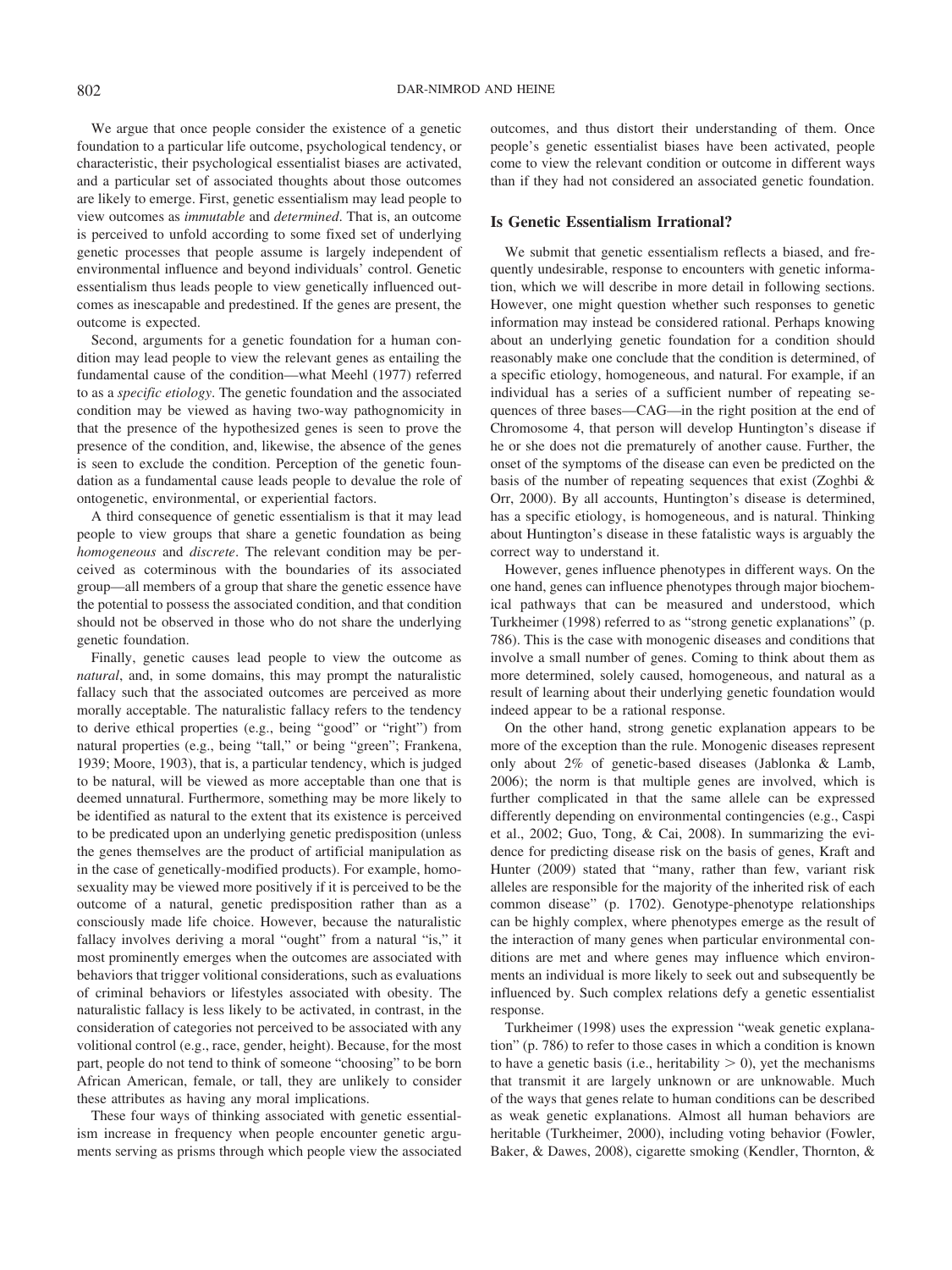Pedersen, 2000), and divorce (Jocklin, McGue, & Lykken, 1996), although the genetic pathways underlying these are not tractable. Essentialist responses to genetic explanations for these cases are not rational—the more tenuous the link between genes and conditions, the more irrational is an essentialist response.

That genes most commonly influence phenotypes by way of weak explanations (i.e., by altering risk assessments, modifying susceptibilities, changing probabilities) underscores that essentialist responses to genetic associations may often be inappropriate. However, as Hinshaw and Stier (2008) argued in their account of stigma and mental illnesses, when people consider genetic attributions for a condition, they frequently fail to take into account other perspectives, such as how the person with that condition fits with the environment or how that person's development has influenced the genesis of the condition. That is, the genetic attributions frequently get prioritized above other kinds of attributions for the phenomena. These complexities exist for most human phenomena in which nature and nurture interact. Because these complexities are more difficult to communicate and understand, it is often the case that for many people, all genetic explanations tend to be interpreted as strong genetic explanations.

In sum, we submit that when people's genetic essentialist biases have been activated, they tend to view the associated phenomena as more immutable, homogeneous, natural, and caused by relevant genetic factors than an objective analysis would suggest is appropriate. These biases lead people to attend more to the genetic causes of the phenomena at the expense of environmental, experiential, or gene– environment interactional causes. To be clear, we are not suggesting that phenomena with weak genetic explanations mean that genes are irrelevant, that the environment is the sole cause of the phenomena, or that people would fare best by viewing these phenomena as solely the product of people's choices. Rather, we are arguing that genetic essentialist biases lead people to weigh the genetic contributions to relevant phenomena more than is justified.

## **Lay Understandings of Genetics**

Compounding the difficulties of reasoning sensibly about genetic explanations is the fact that, for the most part, people have rather limited knowledge regarding genetics (e.g., over half of the surveyed population did not know that genes are located in cells; Lanie et al., 2004). A limited understanding of genes, however, does not prevent people from offering spontaneous genetic explanations for the behavior of others. A number of studies document how readily individuals turn to genetic explanations in making sense of people's behaviors (e.g., Parrott et al., 2005; Shostak, Freese, Link, & Phelan, 2009; Singer, Corning, & Lamias, 1998). This is also true among children, who have been found to explicitly evoke genes to explain others' behaviors despite having little understanding of genetics (e.g., Heyman & Gelman, 2000).

Although most individuals have a rather limited understanding of genetics, people encounter scientific arguments and empirical discoveries about genetics that are commonly discussed in the media (perhaps more commonly than discoveries in many other fields of science). Arguably, many people receive most of their current knowledge of genetics directly or indirectly from the popular media (Conrad, 1997). However, the media often present simplified accounts of genetics research in ways that suggest strong genetic explanations and that resonate with the typical layperson's intuitive, and often incorrect, understanding about how genes operate (Conrad, 1999; cf. Bubela & Caulfield, 2004). For example, Alper and Beckwith (1993) have noted that public discourse on genetics is plagued by genetic fatalism in such a way that any association between genes and behavior is seen to imply predetermined, immutable behavior (we will return to this point in a later section).

We maintain that people frequently think about genetic accounts for human outcomes in oversimplified ways (viz., as determined, having a specific etiology, homogeneous, discrete, and natural), which affect how they understand other people as well as themselves. In the following section, we examine the role of genetic attributions in the evaluation of members of socially-constructed groups. We discuss how genetic essentialist biases are at times conducive to stereotyping and discrimination and how these biases may play a role in shaping people's understanding about race, gender, sexual orientation, criminality, mental illness, and obesity.

# **Genetic Attributions and Perceptions of Socially Constructed Categories**

As previously noted, much research reveals that people demonstrate psychological essentialism when they evaluate social groups (e.g., Gil-White, 2001; Haslam et al., 2006; Rothbart & Taylor, 1992). These essentialist biases appear to be exacerbated when people perceive groups as sharing a common genetic makeup, providing fertile ground for the growth of stereotyping and prejudice. For many different kinds of groups, people view group members as sharing innate, immutable, and group-defining features that cause their distinctive behaviors and characteristics, some of which are perceived to be genetic in origin (e.g., Allport, 1954).

The relation between genetic attributions and stereotypes is evident in that the Biological Basis (of Essentialism) Scale (example item: "The kind of person someone is can be largely attributed to [his or her] genetic inheritance") correlates positively with the degree to which people endorsed a variety of stereotypes regarding different social groups (Bastian & Haslam, 2006). Moreover, it correlated more strongly with stereotypic tendencies than did a number of other relevant measures, such as right-wing authoritarianism (Altemeyer, 1988), social-dominance orientation (Pratto, Sidanius, Stallworth, & Malle, 1994), and a measure of an entity theory of self (Levy, Stroessner, & Dweck, 1998). That is, a tendency to explain behavior in biological terms is one of the stronger predictors of stereotyping. Likewise, the Belief in Genetic Determinism Scale, which includes items such as "The fate of each person lies in his or her genes," positively correlates with prejudice, negative racial stereotyping, nationalism, and patriotism (Keller, 2005). In sum, people who are especially likely to view groups as sharing a common genetic essence are more likely to espouse stereotypic beliefs about those groups.

That genes play an important role in stereotyping has broad implications for the ways that people make sense of various social groups. In the following sections, we summarize a number of studies in which investigators explored the ways that people perceive and respond to proposed correlations between genes for specific conditions and certain social groups.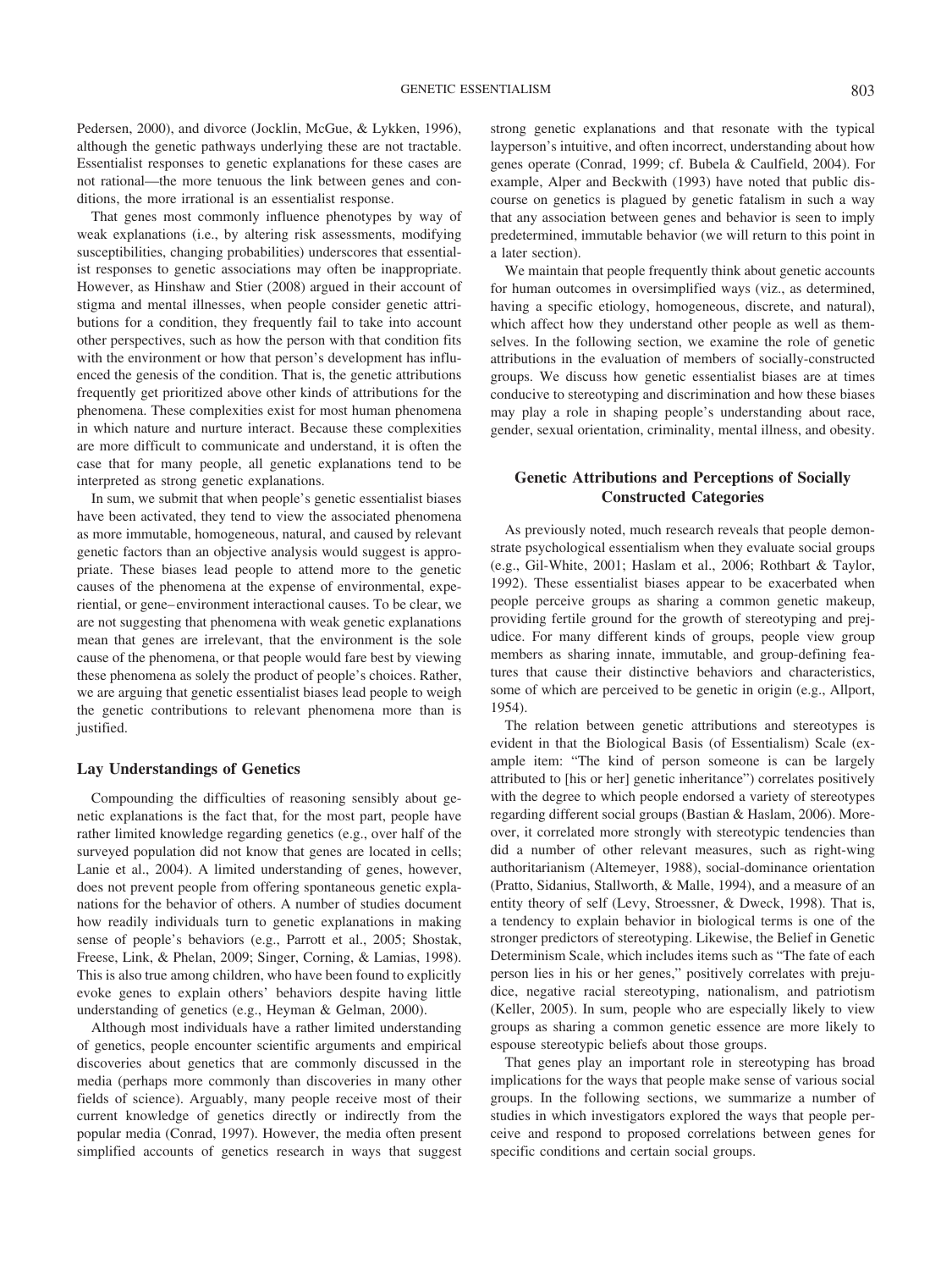## **Genetic Essentialism and Race and Ethnicity**

Race and, perhaps to a lesser extent, ethnicity are two of the most relied-upon social categories. There is no shortage of evidence that individuals assign a tremendous amount of importance to people's race and ethnicity. Researchers in psychology have examined the role of these constructs in relation to a wide array of phenomena, such as stereotypes, prejudice, ingroup and outgroup perceptions, identity, and associated abilities and cognitive mechanisms (for reviews see Dovidio, Hewstone, Glick, & Esses, in press; Yzerbyt & Demoulin, 2010). Across many areas of study, race and ethnicity remain contentious topics.

In Gordon Allport's (1954) portrait of the prejudiced personality, he noted the peculiar power that a belief in essence had in sustaining people's racial prejudiced views. "There is an inherent 'Jewishness' in every Jew. The 'soul of the Oriental,' 'Negro blood,' Hitler's 'Aryanism,' 'the peculiar genius of America,' 'the logical Frenchman,' 'the passionate Latin'—all represent a belief in essence. A mysterious mana (for good or ill) resides in a group, all of its members partaking thereof" (p. 174). We argue that people often conceive of genes as underlying this "mana" and this fosters an array of (mostly undesirable) reactions.

Whether there is a genetic basis to race is a question that has been subjected to intensive scientific scrutiny (e.g., Cavalli-Sforza, Menozzi, & Piazza, 1994; King & Motulsky, 2002; Rosenberg et al., 2002). Although the majority of the scientific community and international political bodies assert that there is no biological basis for the concept of race in the sense that within-race variability is far more pronounced than between-race variability (e.g., Anderson & Nickerson, 2005; Lewontin, Rose, & Kamin, 1984; United Nations Educational, Scientific and Cultural Organization, 1970), people still use race as a biological marker for making inferences (e.g., Dienstbier, 1972; Gil-White, 2001). People's use of genetically inspired racial categorizations resembles the use of speciesbased categorizations (Rothbart & Taylor, 1992) in that it binds individuals into discrete, natural, immutable, and necessary categories (Haslam et al. 2000). This essentialist perception of race has been related to the perceived genetic similarities among members of such groups (Haslam et al., 2006).

In recent research, investigators have examined the effects of genetic attributions for perceived racial and ethnic differences and how beliefs about genetic differences among races are associated with prejudice and discrimination. For example, Jayaratne and colleagues (2006, 2009) investigated the race-related genetic attributions of White Americans. They assessed genetic attributions for racial differences by measuring how much people endorsed the role of genes in constructing racial differences in intelligence, a drive for success, and violence. They found that people who made more genetic attributions also tended to score higher on both measures of traditional racism (e.g., a negative reaction of a White parent to their child's marrying a Black partner) and modern racism (e.g., a belief that Blacks have themselves to blame for not doing well), even after controlling for various demographic and attitudinal variables.

In another investigation, No et al. (2008) studied the relations between different theories of race and attitudes toward White Americans among Asian-Americans. They found that Asian Americans who held biologically based race beliefs perceived greater differences in the personality characteristics of White and Asian Americans. Furthermore, Chao, Chen, Roisman, and Hong (2007) found that among bicultural Asian Americans, holding biological essentialist beliefs about race was associated with an increased difficulty in switching between Asian and American cultural frames; apparently a biological perspective on race makes it challenging to identify with more than one culture. Furthermore, those who subscribed to a biological race theory showed stronger stress reactions while talking about their bicultural experiences than those with socially based race beliefs. These findings converge to suggest that those who hold a biological theory of race have more difficulty integrating bicultural experiences.

While such findings indicate an association between genetic attributions for racial differences and racial attitudes, only limited conclusions can be drawn due to their correlational nature. To explore whether encounters with genetic arguments about differences between groups lead to an increase in prejudice requires experimental studies in which genetic attributions are manipulated. To date, only a few such studies have been conducted. In one study, German students read either an essay about the geography of human genetic diversity or an essay with a neutral theme (Keller, 2005). The genetic essay led participants to show a stronger ingroup bias (increased their liking of Western Europeans and decreased their liking of Eastern Europeans), compared with the neutral essay. This effect was moderated by people's beliefs in genetic determinism, revealing a stronger effect for the prime among people with high scores on the scale.

Likewise, in another study, Asian American participants read essays arguing for either a biological race theory or a social race theory (No et al., 2008). Those who read the biological race theory were more likely to disidentify with American culture than those who read the social race theory. Likewise, whereas those who read the social race theory identified with their ethnicity just as strongly as they identified with American culture, those who read the biological theory identified more strongly with their ethnicity than they did with mainstream American culture. It is important to note here that the social race theory did not have the same impact as the biological theory— only biological information led to these essentialist responses.

Along similar lines, participants in another study read either an essay that argued for a biological basis of race, an essay that argued for a social basis of race, or an unrelated control essay (Williams & Eberhardt, 2008). They then saw a video of a student who was being fired from a job and were asked how much they would like to be friends with the student. Those who read the biological account of race were less interested in becoming friends with the student than those in the other conditions, provided that the student was from a race different than their own. In contrast, there were no effects for the primes if the student was the same race as the participant. Hence, participants in this study did not appear to have had an essentialized view of race unless they encountered the biological theory, and this led them to have more negative views of an outgroup target.

Using another experimental approach, Condit, Parrot, Bates, Bevan, and Acher (2004) showed that adding the topic of race to a discussion of genes and cardiac disease led people to show increased evidence of racism and genetic discrimination. This study has broad implications, given the rise of attempts by medical researchers to tailor race-appropriate cures for common illnesses (e.g., Alper & Beckwith, 1999, 2002; Resnick, 1999).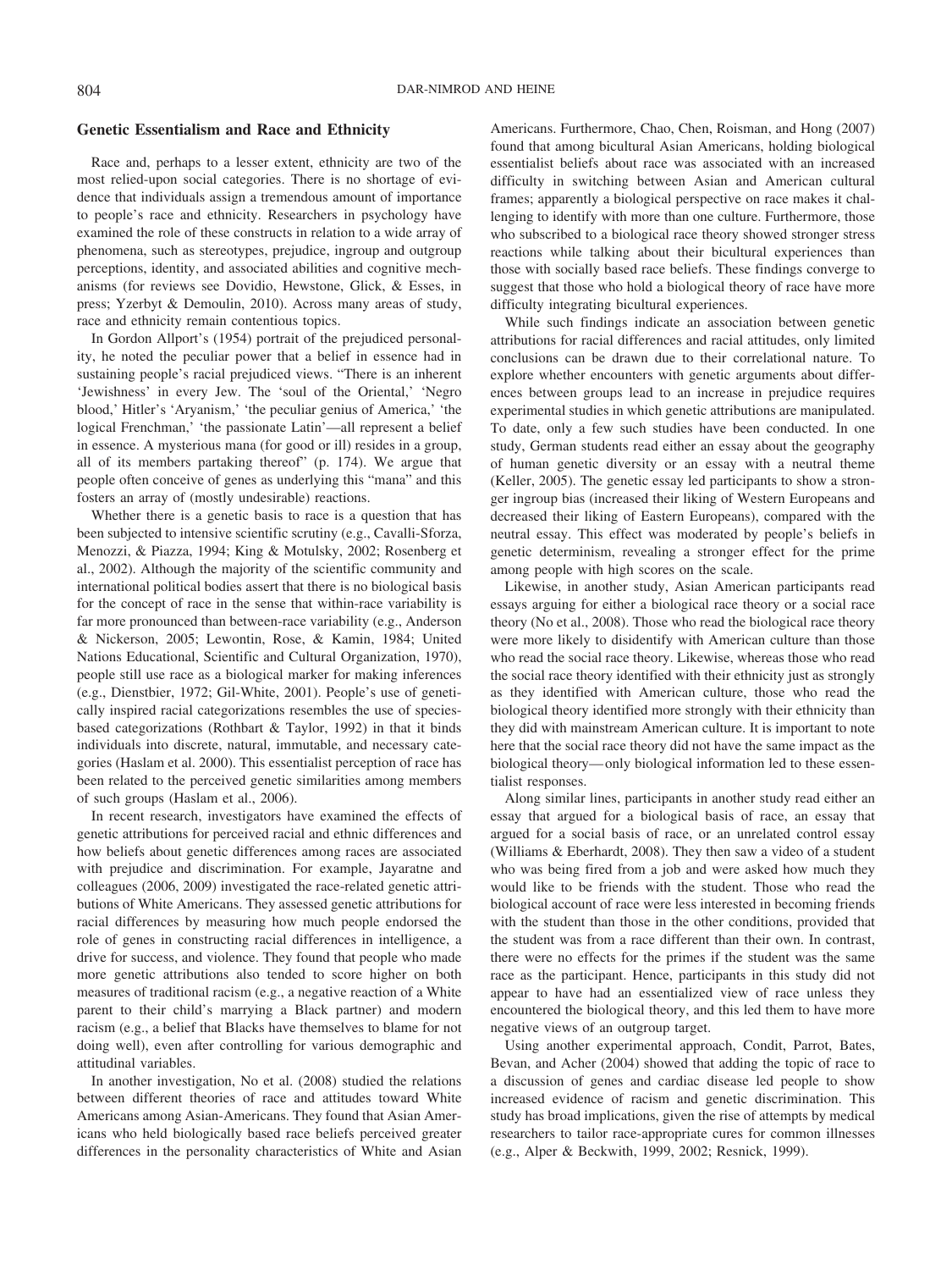These studies show that genetic arguments for race lead people to view themselves as more distinct from those of other races (i.e., race becomes a more homogeneous and discrete category) and increase unwarranted responses. In light of existing projects that may reveal genetic differences among different ethnic populations, the moderating variables that contribute to the relationship between genetic attributions and bigotry (such as beliefs in genetic determinism; Keller, 2005) offer an important potential source for future scientific studies. Indeed, such research would be a welcome addition, as it might facilitate interventions designed to inoculate people against the increased bigotry that seems to follow race-based genetic attributions. We return to this important point later.

One of the most contentious issues underlying discussions about race has been whether there is a genetic basis for racial differences in intelligence. Perhaps more than any other psychological construct, intelligence has been framed in strong essentialist terms. One of the early researchers on intelligence, Sir Cyril Burt (1934, p. 28), defined intelligence as "inborn, all-around intellectual ability . . . inherited, not due to teaching or training... uninfluenced by industry or zeal (that) enters into all we do or say or think." Intelligence in adults is heritable to a substantial degree, with the heritability typically estimated to range from .50 to .85 (Bouchard, 2004; but note these estimates may be inflated because of a restricted range in environments; Turkheimer, Haley, Waldron, D'Onofrio, & Gottesman, 2003).

An emphasis on the heritable basis of intelligence was evident in the initial development of intellectual testing, and indeed, such testing was a critical component of the eugenics movement in the early twentieth century (Kevles, 1985). For example, the fact that American Blacks have been found to score lower than American Whites on IQ tests has been interpreted by some researchers as indicating that there was little hope in being able to improve the academic performance among Blacks (e.g., Herrnstein & Murray, 1994; Jensen, 1969; for critiques of this work, see Flynn, 2007; Gould, 1996; Nisbett, 2009). More recently, James Watson, a Nobel Prize laureate for the discovery of the double helix structure of the DNA, offered in an interview for the London *Sunday Times* that he was "inherently gloomy about the prospect of Africa, since ""all of our social policies are based on the fact that their intelligence is the same as ours—whereas all the testing says not really'" (Nugent, 2007). That is, the heritable component of intelligence has often been interpreted as showing that the intellectual potential of people and entire races of people lays beyond the reach of any environmental or educational influence.

There are two key fallacies in these conclusions, and both reflect the somewhat irresistible power of genetic essentialism. The first is the notion that heritability estimates calculated within groups demonstrate that between-group differences are due to the postulated genes underlying the heritability. That is, the genes underlying heritable traits are assumed to be the sole factor (i.e., they represent a specific etiology) underlying both individual- and group-variability in the phenotype (see Plomin, DeFries, McClearn, & McGuffin, 2008). Demonstrating the appeal of this fallacy, research finds that people who use genetic explanations for individual differences are also more likely to use genes to explain perceived group differences for that same trait (Sternthal, Jayaratne, & Feldbaum, 2009).

The second fallacy is that the heritability of a trait indicates that the trait cannot be modified by environmental elements—that is, a phenotype is viewed as a predetermined and immutable outcome of the underlying (but unidentified) genotype. But, of course, the heritability of any trait says nothing about its modifiability. That heritability is frequently interpreted in these erroneous ways (and for many factors in addition to race and intelligence), even by some behavioral geneticists and intelligence researchers, underscores how such arguments resonate with people's essentialist biases. People often view intelligence in essentialist terms, believing that it is the immutable product of a fundamental cause (the genotype) that is coterminous with the individual's race. Once these essentialist biases are prompted, people focus their attention almost exclusively on the perceived underlying genetic foundation and thereby disempower environmental influences on intelligence.

## **Genetic Essentialism and Gender**

While sex is genetically determined, gender is a social construct that spawns both biological elements, such as sexual organs, and social elements, such as appropriate social roles. Gender is probably the most essentialized social category (e.g., Gelman & Taylor, 2000; Prentice & Miller, 2006)—Indeed, in an investigation of 40 different social categories, gender was the most likely to be perceived in the same manner as natural kinds (Haslam et al., 2000). Children as young as 4 years old use gender as an inference-rich category that enables them to draw conclusions regarding human behaviors, even when it contradicts other categorization cues such as appearance (Gelman, Collman, & Maccoby, 1986) and environment (Taylor, 1996). Thus, when essentialized thoughts of gender come to mind, people are more likely to view gender characteristics as innate, immutable, deriving from a single etiology, and nonoverlapping.

A number of correlational studies have demonstrated that genetic essentialist views of gender are associated with heightened perceptions of sex differences. For example, a belief in genetic determinism moderately correlates with modern sexism (Keller, 2005). Likewise, women who more strongly endorse a biological gender theory (compared with a social gender theory) also tend to endorse feminine traits (Coleman & Hong, 2008). It seems that the more one views gender differences as an outcome of genetic causes, the more one views the sexes as homogeneous categories.

Experimental research has shown that essentialist views of gender can have a causal influence on stereotyping. For example, in one study, participants read one of two fictitious newspaper articles in which the ability to identify plants was reported to vary according to gender; one of the articles provided a genetic explanation for this difference, whereas the other provided a sociocultural account (Brescoll & LaFrance, 2004). Those who read a genetic explanation for the gender differences were more likely to believe that a person cannot change and more strongly endorsed gender stereotypes (i.e., attributing more stereotypical masculine traits to the average man and more feminine traits to the average woman), compared with those who had learned of a sociocultural explanation. This research underscores how genetic essentialist views can lead to specific etiological beliefs: If genes underlie one aspect of sex differences (i.e., plant identification), they are also viewed as a key cause for other feminine and masculine traits.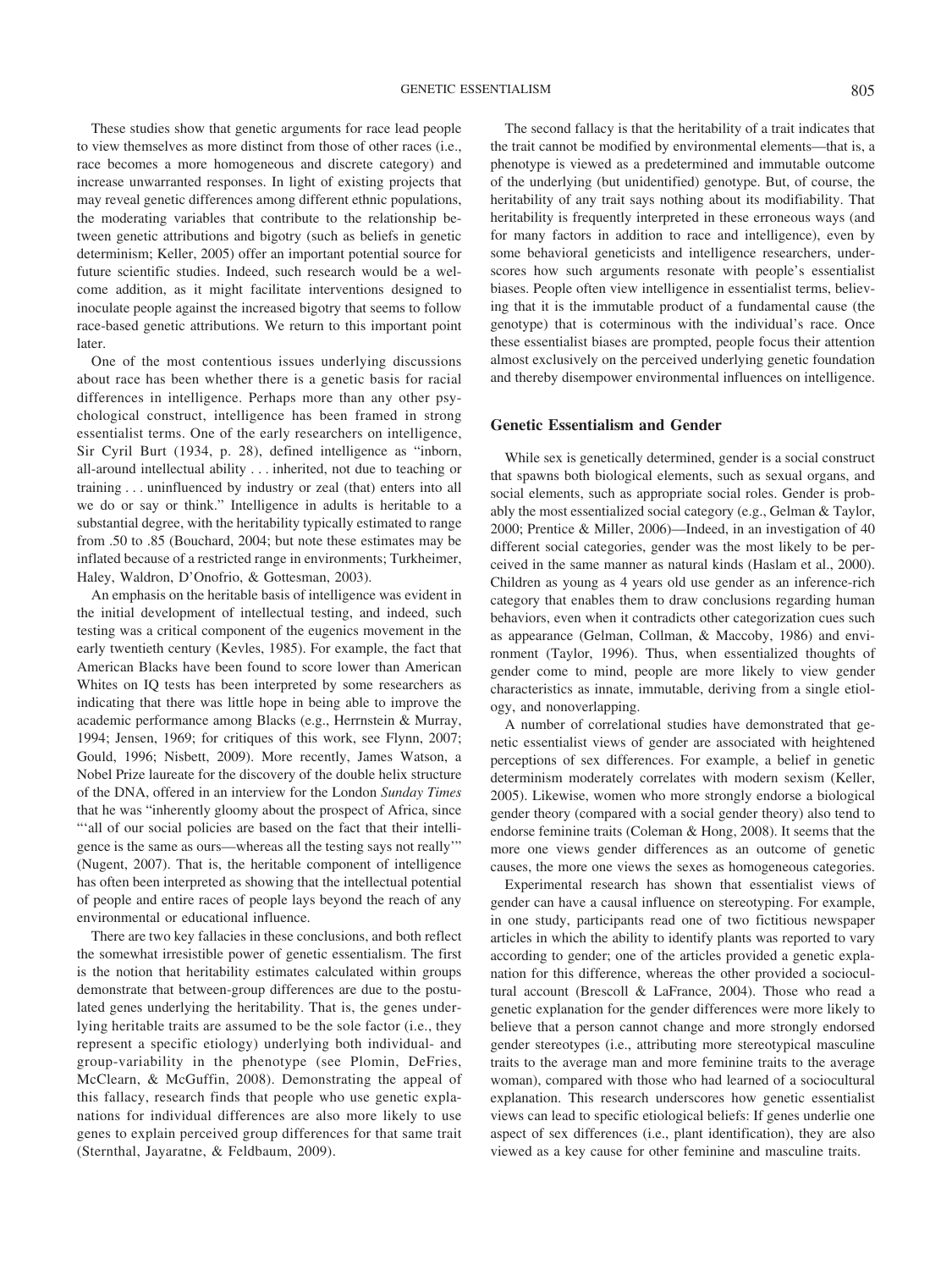Dar-Nimrod and Heine (2006) explored how genetic attributions regarding male superiority in math affect women's math performance. A number of scientific claims suggest that there are potential genetic underpinnings for the alleged gender disparity in math performance (e.g., Benbow & Stanley, 1980). Most famous of these, in 2005, Lawrence Summers (2005), then the president of Harvard University, suggested that a larger percentage of men have intrinsic mathematical aptitude than did women. How might exposure to differing accounts for perceived sex differences in math aptitude affect women's math performance? Using the framework of "stereotype threat" (Steele & Aronson, 1995), in which members of stereotyped groups perform worse on stereotyped tasks when their group membership is made salient, investigators exposed female participants to one of four manipulations: (a) a claim that there are no sex differences in math performance; (b) a reminder of their sex; (c) a claim that sex differences in math have a genetic basis (specifically, participants learned of the false information that men outperform women by 5%); and (d) a claim that sex differences in math (again, a 5% difference) have an experiential basis. The results indicated that, consistent with past work on stereotype threat, reminders of women's sex led them to do worse on the subsequent math test compared with those who learned that there were no sex differences in math. Of particular interest, those women who learned of the genetic argument performed as poorly on the math test as those women who thought about their femininity. This suggests that women's default understanding of the stereotype of female underperformance in math is consistent with a perception of a relevant genetic difference between men and women. In contrast, those women who learned of an experiential account for sex differences in math performance showed no evidence for stereotype threat (also see Eccles & Jacobs, 1986). These findings suggest that natural inclinations toward genetic essentialist views of gender can be overridden in some situations by explicit experiential explanations.

Similarly, in another study, female participants read an article arguing either for a biological gender theory or a social gender theory (Coleman & Hong, 2008). Those who read the biological theory endorsed traditional feminine attributes (such as shy, feminine, soft-spoken) more strongly than those who read the social theory. Moreover, participants in the biological condition were quicker to endorse feminine traits than were those in the social condition.

In sum, there is much evidence that people tend to perceive a variety of kinds of gender differences in genetically essentialized terms. In some situations, people's default theories regarding gender differences appear to be essentialist; specifically, they view gender differences as determined, with a specific etiology, indicating homogeneous categories, and natural. Research, which demonstrates that highlighting environmental attributions for gender differences can reduce certain stereotypic tendencies and undesirable behaviors, suggests one possible way to combat genetic essentialism.

While race and gender represent social categories in which one's membership is established at birth and remains largely uncontested and immutable (with some important exceptions, such as transgendered people), we examine in the following sections social categories that are not evident at birth. In some cases, such as sexual orientation, criminality, and obesity, there are associated behavioral manifestations that introduce volition as a competing

attribution. In other cases, such as with respect to mental illnesses, there exists a potential that individuals may find themselves in the category at a later point in life, for example, by developing schizophrenia. Race and gender differ from these other categories in that the individuals are less likely to be perceived as an active agent in becoming a member of their respective categories. The role of perceived agency is clearly affected by genetic essentialist biases as we describe.

## **Genetic Essentialism and Sexual Orientation**

One social category has long been linked with genetics: sexual orientation. We discuss this at some length here as it is an example of how a political debate can hinge on the postulated existence of relevant genes. During the 19th century, a number of scientists, among them K. M. Benkart and Paul Moreau, suggested that sexual orientation was heritable (see Bullough, 1976; Conrad, 1997). The idea that homosexuality has genetic origins was much discussed throughout the twentieth century and gained further scientific credibility when Hamer, Hu, Magnuson, Hu, and Pattatucci (1993) claimed to have identified a genetic marker (Xq28) that partly accounted for male homosexuality. Hamer et al.'s research attracted much media attention and the marker (which includes hundred of genes) soon became known as the "gay gene" (although repeated attempts to replicate Hamer et al.'s findings in other labs have all failed; Rice, Anderson, Risch, & Ebers, 1999).

The public reaction to the discovery of Xq28 provides a case study of genetic essentialism. Dozens of news articles followed the publication of the discovery, igniting a discussion of the ramifications. Although the research article was carefully framed as the initial finding of a genetic marker that may contain genes that are involved in homosexual orientation for men, many of the media articles highlighted how this finding indicated that people have a lack of choice in adopting a homosexual lifestyle. Other articles focused on eugenic concerns such as selective abortions for "suspect" fetuses as well as diagnostic tests designed to identify such fetuses (for a review, see Conrad & Markens, 2001). Both reactions underscore how an immutable causal relationship between genes and homosexuality was perceived. The same kind of essentialist reactions did not follow, for example, the psychoanalytic proposition that overbearing mothers and detached, cold fathers may be responsible for homosexual tendencies (e.g., Isay, 1989), although infants' conscious control over these kinds of parental behaviors is arguably no greater than their control over their genes. Again, this is evidence that genetic arguments lead to qualitatively different reactions than environmental ones.

How does a perceived relationship between genes and sexual orientation affect people's attitudes towards homosexuals? Bailey and Pillard (1991) hypothesized that if homosexuality was shown to have a genetic basis, then discrimination against homosexuals would drop. Several investigators exploring this hypothesis have found that an increase in the perception that genes play a causal role in sexual orientation predicts a decrease in prejudice toward homosexuals, even after controlling for relevant constructs such as religiosity and political orientation (Jayaratne et al., 2006; cf. Horvath & Ryan 2003; Landén & Innala, 2002; Sakalli, 2002). This hypothesis was further explored by Haslam and Levy (2006) who investigated the structure of essentialist beliefs about homosexuality. They found biological and perceived discreteness fac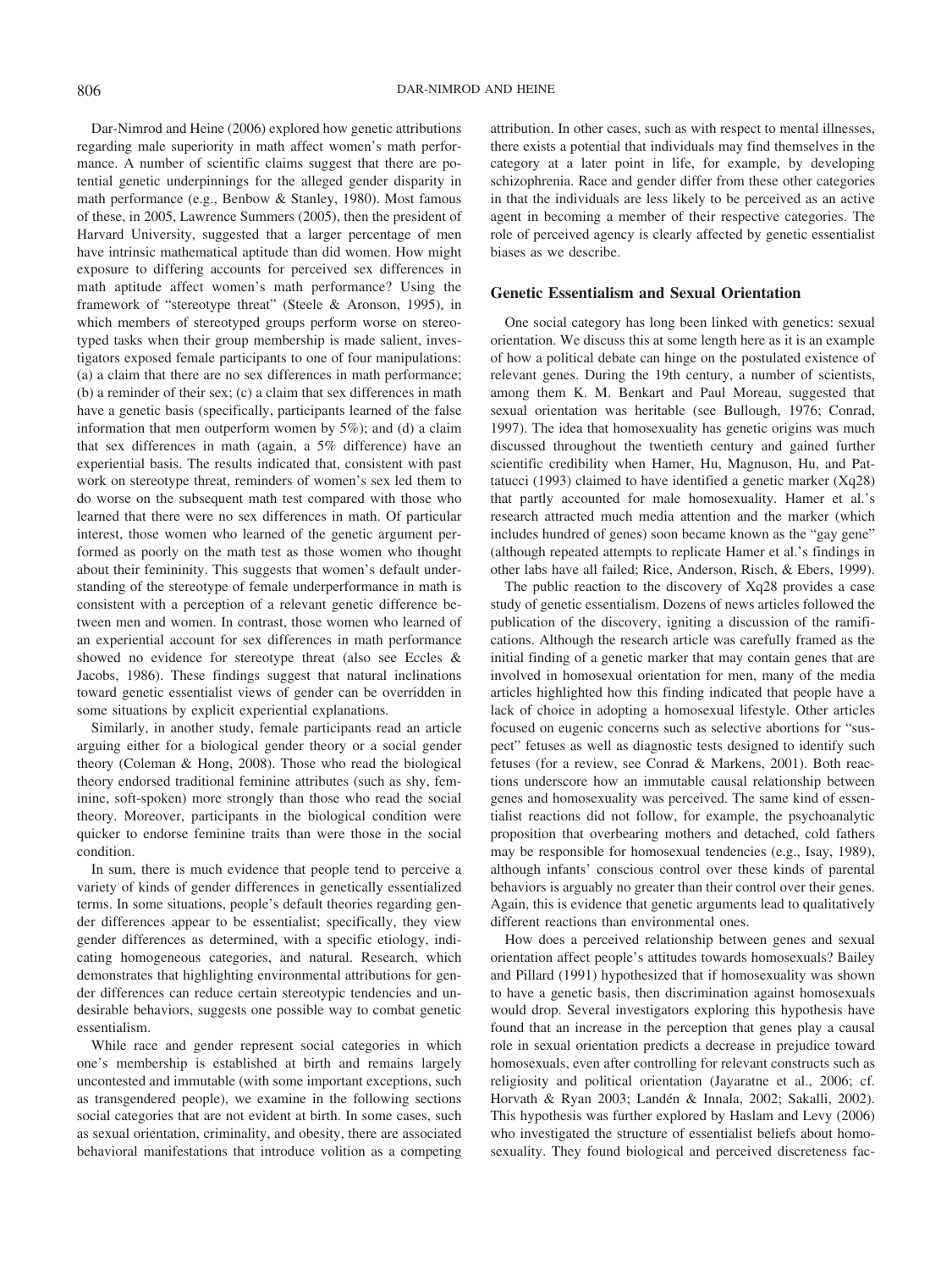tors; the biological factor was a predictor of positive attitudes toward gays, while the discreteness factor was a negative predictor, even above and beyond conservative attitudes and authoritarianism. In sum, a perceived genetic basis of homosexuality appears to lead to more positive evaluations of gays (but see Boysen & Vogel, 2007).

This relation between a perceived genetic foundation and tolerance toward homosexuals demonstrates how genetic essentialism can lead to the naturalistic fallacy in some domains. In a political climate in which some people still believe that homosexuals are "choosing" an "immoral" lifestyle, learning of a genetic foundation to sexual orientation not only leads people to view sexual orientation as discrete and determined by a specific etiology, but it also reduces prejudice against homosexuals. Apparently, behaviors with moral implications lose their moral force if people view those behaviors as beyond the individual's volition. In contrast, although the previously described review also showed how people viewed ethnicity and gender in genetic essentialist ways, there was no evidence for more positive views of different ethnicities and genders when genes were considered, as the questions of whether one is a woman or Asian lie outside of volitional control.

In addition to the naturalistic fallacy, judgments of homosexuals may be influenced by the perceived immutability that is associated with genetic-essentialist responses. Weiner, Perry, and Magnusson (1988) argued that once a stigmatized condition is associated with a somatic condition (e.g., a genetic predisposition), people come to view that condition as uncontrollable, and this can lead to enhanced feelings of sympathy for members of the category. Weiner et al. posited that sympathy in this connotation leads to diminished condemnation and reprimand. Hence, unlike the cases of race and sex, where there is no volitional element associated with membership, genetic attributions of homosexuality can lead to more positive evaluations than other kinds of attributions.

That genetic arguments can reduce negative evaluations in some domains is a potentially positive feature of genetic essentialism; however, one should keep in mind that political contexts are dynamic. Given potential scientific advances (e.g. identification of genetic markers that may relate to homosexuality) or a change in political climate, the association that currently acts as a positive moderator of prejudice toward homosexuals could one day be used as grounds for eugenic practices (Brookey, 2002; Hegarty, 2002).

## **Genetic Essentialism and Criminality**

A perceived link between genes and criminality has been noted in many famous criminal cases and stood as a major pillar of the eugenics movement in the first half of the twentieth century (see Galton, 1883; Goddard, 1913; Kevles, 1985). Since that time, arguments for the genetic origins of criminality continue to have persuasive power. In 1965, Jacobs, Brunton, Melville, Brittan, and McClement (1965) published a study in which they theorized that criminal behaviors might be related to a chromosomal abnormality; this claim led to widespread news coverage. Jacobs et al. identified a disproportionate number of males with an extra Y chromosome (XYY) among the population of a correctional facility in Scotland and suggested that this anomaly "predisposes its carriers to unusually aggressive behavior" (p. 1351). Public interest soared, and debates ensued over questions of culpability and choice for such "carriers" (Nelkin & Lindee, 1995). Soon after,

researchers came to largely dismiss the notion that the extra Y chromosome is associated with aggression, emphasizing methodological flaws and biased inferences in Jacobs et al.'s (1965) study (e.g., Götz, Johnstone, & Ratcliffe, 1999; Moor, 1972). Despite this dismissal of the original study's conclusion, a public association between this specific chromosomal abnormality and criminality was still evident a few decades later (Conrad, 1997; Nelkin & Lindee, 1995).

Thus far, there is relatively little empirical research that reveals a specific genetic foundation for criminal behavior (cf. Alper, 1995; Caspi et al., 2002; Mednick, Brennan, & Kambel, 1988; Raine, 1993) although scientific interest in this association remains strong (e.g., Anderson, 2006; CIBA Foundation Symposium, 1996; Ellis & Walsh, 2000). Nonetheless, beliefs in a genetic foundation of criminality are common (e.g., 62% of White Americans believe that violent tendencies are at least partly genetic; Jayaratne, 2002), and these beliefs are important especially because of their moral and legal implications. Genetic attributions for antisocial behavior can lead to the naturalistic fallacy as well as perceptions of reduced control and culpability of the criminal actor. While the actual behaviors might not be perceived any less negatively when linked with genetic attributions (e.g., a society cannot tolerate rape, regardless of its underlying causes), the criminal actor may come to be viewed more sympathetically if the behaviors are seen to lie outside his or her control (Weiner et al., 1988).

Indeed, research findings regarding genetic associations with criminality have made their way into the U.S. court system (see Bernet, Vnencak-Jones, Farahany, & Montgomery, 2007). One of the basic notions of both judicial and popular perceptions of criminal culpability hinges on criminal intention, choice, and the ability to control one's actions. *Mens rea* (Latin for "guilty mind"), the intentional element of a crime, is evaluated by jurors and judges, and in its absence the accused may receive a reduced sentence or even be exonerated. An apparent deterministic relationship between genes and criminal behavior reduces the perceived agency of a criminal actor and may make the behavior appear to be uncontrollable. For example, Cooper Dreyfuss and Nelkin (1992) compared two actual cases in which attorneys, who had been accused of misappropriating their clients' funds, faced disbarment. The two cases were strikingly similar: both defendants appeared before the California Supreme Court; neither contested the allegations; and both identified alcohol abuse as the proximal cause of their misconduct. However, one of the attorneys argued that he had a genetic predisposition to alcoholism, providing a good opportunity for the court to assess the role of genetic attributions. The court found the attorney's mitigation arguments of the genetic predisposition appealing, and he was placed on probation and allowed to continue practicing, while the other attorney was disbarred (cited in Cooper Dreyfuss & Nelkin, 1992, p. 328; for a similar judgment leading to acquittal, see R. vs. Luedecke, 2005).

Attributing criminal behaviors to a genetic predisposition may alter the perception of both the intentions and the culpability of the actor. There has been scant experimental research into this question, but one notable exception is a study by Monterosso, Royzman, and Schwartz (2005). Participants evaluated a number of vignettes describing criminal behaviors (i.e., murder and arson) in which the experimenters manipulated the perceived cause of the behavior by highlighting experiential or biological underpinnings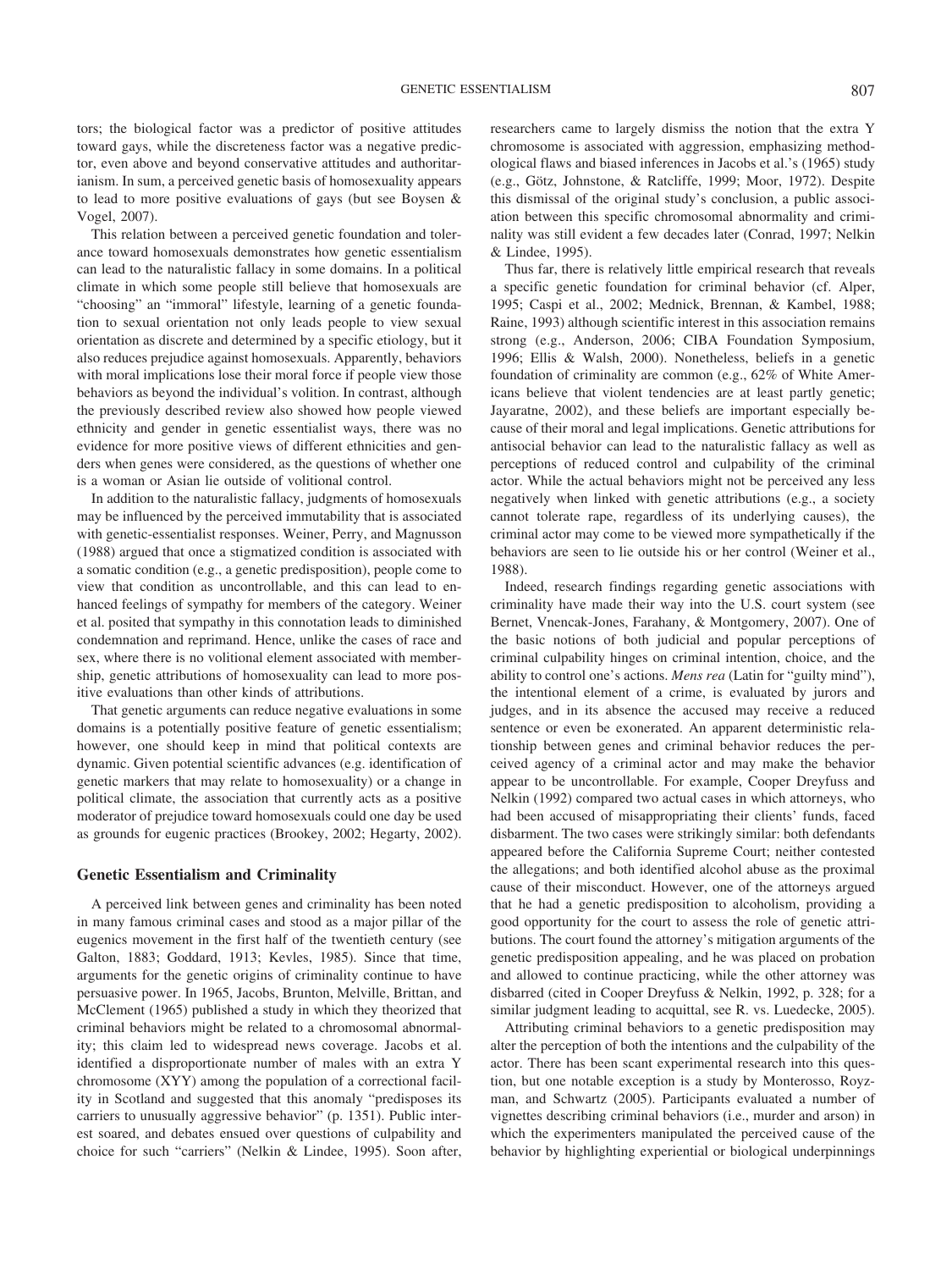of the behavior. The behaviors that were explained with reference to experiential causes (e.g., the protagonist had a history of abuse), rather than biological causes (e.g., the protagonist had an inherited biological condition), were seen as more voluntary and blameworthy, attracted less sympathy, and were assigned more severe punishment (see also Phelan, 2005). This was so even though both versions of the vignettes contained identical probability estimates of the effects of the condition or experience (e.g., 20% of people with this condition/these experiences commit extreme acts of violence). In addition, participants felt that they were more likely to have behaved like the protagonists if they themselves shared the relevant genetic endowment but not if they had shared the same background experiences.

Similarly, exposure to a social account for mate selection strategies appears to decrease men's tolerance toward a male sexual offender compared with exposure to a genetic account for the same phenomenon (Dar-Nimrod, Heine, Cheung, & Schaller, 2010). In one study, men who learned of a gender-related socialization account for rape punished a man who engaged in date rape more than those who learned of a genetic account (i.e., rape is an evolutionary adaptive trait) or who were in a control condition. Findings for the control and genetic conditions did not differ, suggesting that the default theory for men's explanation of male sexual offenders is consistent with a genetic account. A second study found similar findings when men judged a culprit caught soliciting a prostitute after learning of a socialization account versus a genetic account for male promiscuity.

In another set of studies, investigators examined how deterministic beliefs are associated with immoral behaviors (although they did not explore genetic attributions of behaviors per se). Participants read a neutral essay or one in which the existence of free will was denied (i.e., "Ultimately, we are biological computers designed by evolution, built through genetics, and programmed by the environment"), and then they were provided with an opportunity where they could cheat on a task for their own personal gain (Vohs & Schooler, 2008). In two studies, participants who read the deterministic essays cheated more than those who read the neutral essays. Although it is unclear whether the deterministic essays were effective because they highlighted the role of genes, the findings do demonstrate the relation between fatalistic beliefs and immoral behaviors.

The previously described studies show how genetic attributions for criminal behaviors mitigate evaluations of an actor's culpability in and control over the act. Direct evidence for the genetic foundation of criminal behavior is still rather limited, although more potential genetic associations and gene– environment interactions may be found in future research. However, the use of "my genes made me do it" may be limited as a legal defense, as it can be a double-edged sword: a lack of control over one's behavior may reduce one's perceived culpability, but at the same time, it increases perceptions of immutability and thus the subjective probability that the actor will commit similar acts in the future.

## **Genetic Essentialism and Mental Illness**

Observations that some mental illnesses tend to run in families are not new. One of the main concerns of the eugenics movement of the previous centuries was the prevalence of such illnesses and other mental deficiencies (collectively referred to by the poorly defined term of "feeblemindedness"). Despite much evidence of substantial heritability in the transmission of mental illnesses, evidence for conditions that depend on a few genetic variants has thus far been limited to rare syndromes and certain biochemical diseases (e.g., Cohen syndrome, Wilson's disease; also see Stoltenberg & Burmeister, 2000). Perhaps the most widely known genetic link to a mental illness is the increased risk for depression that has been associated with a single polymorphism in the 5-HTT gene, depending on an individual's encounters with life stressors (Caspi et al., 2003). However, a recent meta-analysis revealed that even this poster child of gene– environment interactions does not replicate reliably (Risch et al., 2009). Thus far, the evidence for a genetic foundation of major mental illnesses defies a simple story and suggests that the norm might very well be that such illnesses involve dozens, or even thousands, of genetic variants. For example, schizophrenia, the psychopathology with perhaps the most clearly documented genetic foundation, has several thousand genetic variants associated with it (International Schizophrenia Consortium, 2009). Kendler (2005, p. 1250) forcefully stated that "the strong, clear and direct causal relationship implied by the concept of 'a gene for' does not exist for psychiatric disorders. Although we may wish it to be true, we do not have and are not likely ever to discover 'genes for' psychiatric illnesses."

People consider mental illnesses quite differently when such illnesses are perceived to have a genetic basis rather than an environmental one. On the one hand, given that mental illnesses can implicate moral concerns, genetic attributions may elicit the naturalistic fallacy, reduce perceptions of agency, and therefore induce sympathy toward those afflicted (cf. Angermeyer & Matschinger, 2004; Baker & Menken, 2001). This is consistent with Weiner et al.'s (1988) findings that attribution of undesirable elements to a physical factor (e.g., genes) can increase pity while simultaneously decreasing the perceived culpability of the afflicted person compared with mental– behavioral (e.g., choice) attributions. On the other hand, genetic attributions result in perceptions of immutability and reduced control, which can also be perceived to mean having less ability to rein in associated undesirable behaviors (Phelan, Cruz–Rojas, & Reiff, 2002; Schnittker, 2008). Further, genetic explanations are perceived as discrete highlighting the distinction between those with and without the illnesses. Illustrating this latter point to the extreme, Mehta and Farina (1997, p. 416) suggest that "viewing those with mental disorders as diseased sets them apart and may lead to our perceiving them as physically distinct. Biochemical aberrations make them almost a different species."

Phelan and colleagues have investigated the relations between genetic or environmental attributions and people's perceptions of mental illnesses (e.g., Phelan, Cruz-Rojas, & Reiff, 2002; Phelan, Yang, & Cruz–Rojas, 2006). For example, Phelan et al. (2002) found that people who made stronger genetic attributions for schizophrenia perceived an afflicted individual as less of an active agent in the disease's onset. No such associations were found for environmental attributions. Furthermore, those who made stronger genetic attributions also expected a poorer prognosis for the patient. Likewise, other research has shown that stronger genetic attributions for mental illness are associated with an increased desire for social distance from those with such illnesses (Angermeyer & Matschinger, 2004) and their kin (Phelan, 2005). These findings are particularly important as lay people increasingly view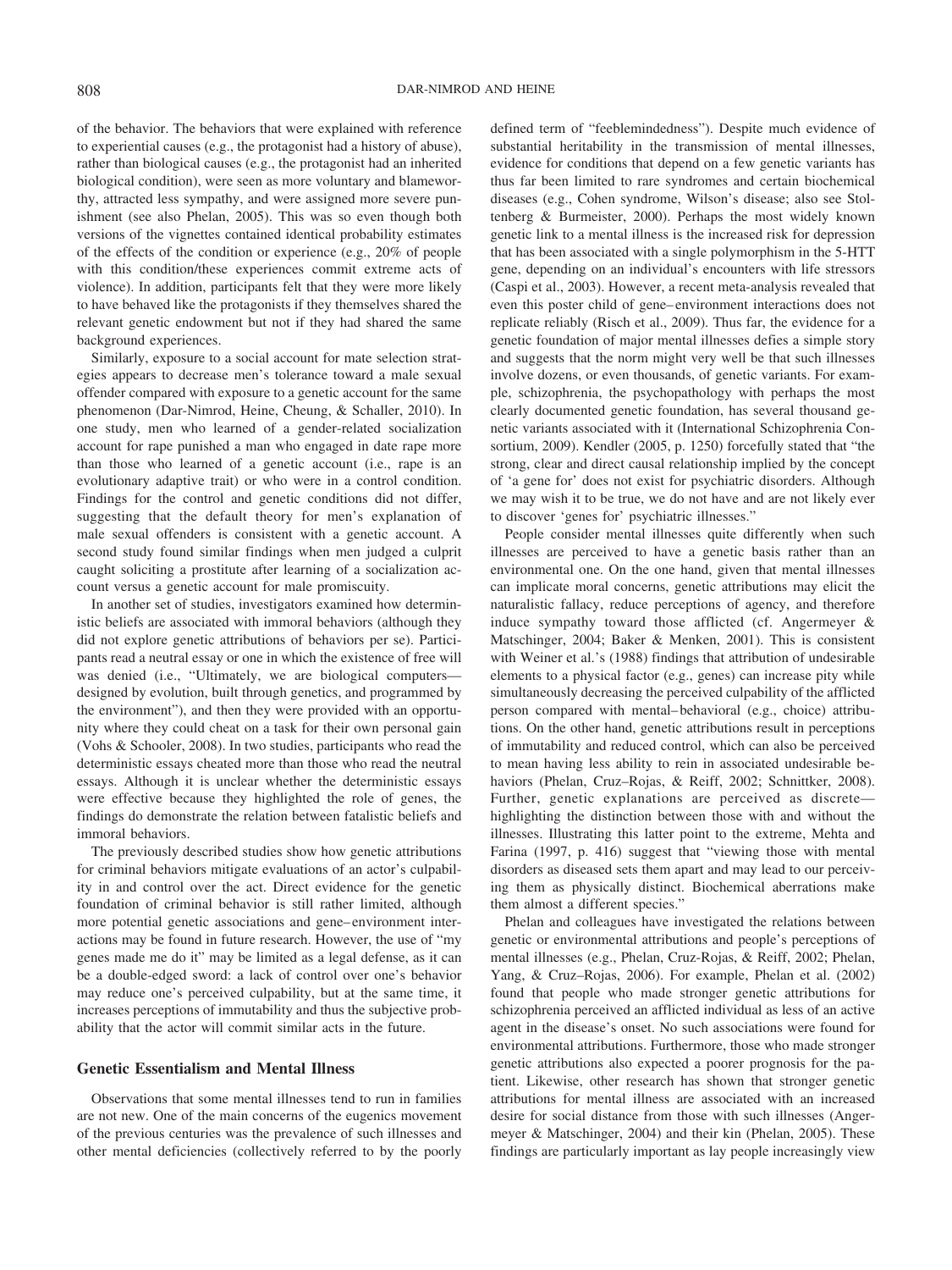various mental illnesses to be a product of genes (Schnittker, 2008).

Experimental evidence similarly reveals genetic essentialist biases in people's views of mental illness. Exposure to genetic attributions for mental illness has been shown to increase the perceived seriousness and persistence of the illness (Phelan, 2005). Likewise, participants who were presented with a video of a person describing his schizophrenia symptoms followed by a biological account for the illness showed a significant negative change in their attitudes toward the mentally ill, viewing those with the mental illness to be more unpredictable and dangerous, compared with those who viewed a psychosocial account (Walker & Read, 2002; see also Read & Harré, 2001). Furthermore, health care providers do not appear to be immune to genetic essentialism. Those professionals who subscribe to biogenetic accounts for mental illness judge patients to be more disturbed than those who subscribe to psychosocial accounts (Langer & Abelson, 1974).

One study found that messages that portray mental illness as an outcome of both genes and the environment may reduce genetic essentialist reactions. Walker and Read (2002) included a combined genetic and social perspective manipulation in their study. They found that exposure to the combined perspective significantly reduced perceptions of danger associated with individuals with schizophrenia compared with exposure to a purely genetic account. This research raises the possibility that not all messages that contain genetic attributions necessarily lead to increased genetic essentialism. Highlighting psychosocial and environmental elements in addition to genetic ones may ameliorate essentialist biases as it challenges the specific etiology cognitions.

In sum, the ways that people perceive mental illnesses vary depending on what they believe is the origin of the illnesses. Mental illnesses that are linked with a genetic account tend to be perceived as more serious and dangerous and to engender more fatalistic expectations than mental illnesses linked with social factors; these views also affect attitudes toward the biological kin of mentally ill individuals. At the same time, genetic accounts can increase people's sympathy toward those afflicted. These reactions are all consistent with the notion that genetic essentialist biases makes people more likely to think of mental illnesses as immutable, as stemming from a specific etiology, and as reflective of homogeneous, discrete, and natural categories.

#### **Genetic Essentialism and Obesity**

Obesity is a domain in which people frequently encounter evidence for both genetic and environmental causal factors: for example, one may consider the role of genes in obesity when noticing that some friends do not lose weight despite being on a constant diet, whereas others stay thin regardless of what they eat. On the other hand, one may consider the role of the environment when noticing that the average person has gotten heavier than the average person in the past. Do people think of obesity differently depending on the kinds of etiological factors that they consider?

In one study, people's attitudes toward obesity were evaluated following presentations of different causal attributions of obesity (Teachman, Gapinski, Brownell, Rawlins, & Jeyaram, 2003). Participants showed more implicit anti-fat attitudes and less explicit pro-fat attitudes when they were offered a behavioral explanation for obesity (overeating and lack of exercise) compared with those who received a genetic explanation.

Likewise, in another experiment, participants evaluating an overweight person who was described as an overeater viewed the actor's behavior as less controllable when the vignette describing the actor indicated that the individual had a gene associated with obesity compared with when the vignette contained a statement about a home environment antecedent (Monterosso et al, 2005). In addition, given that people tend to view obesity in moral terms (e.g., Crandall, 1994), participants also demonstrated the naturalistic fallacy in viewing the overeating behavior as less blameworthy when the vignette alluded to the gene as the antecedent rather than the home environment. Hence, research indicates that suggesting a genetic cause for obesity affects people's beliefs about the control that individuals have over their weight as well as how they evaluate the condition itself.

Another important question arises: how does exposure to such arguments affect people's own efforts to control their weight? In one study, investigators explored the behavioral outcomes of exposure to scientific claims regarding the existence of genes that relate to obesity (Dar-Nimrod, Ruby, & Heine, 2010). Participants read one of three different articles: an article describing evidence for an "obesity gene," an article describing evidence of how environmental factors (specifically social networks) relate to obesity, or a neutral article. Following the manipulation, participants took part in an experiment that purported to investigate their food preferences; they were provided with some cookies to evaluate. Those participants who learned of the existence of obesity genes subsequently consumed more cookies than participants in either of the two other conditions (which did not differ from each other). In this instance, it seems that people's default explanation for obesity is that it is under an individual's control. However, when exposed to a genetic argument, people appear to discount relevant variables such as their own eating behaviors, suggesting an increase in their deterministic perceptions of weight.

# **Summary of Genetic Attributions and Perceptions of Socially Constructed Categories**

In sum, whether in regard to race and gender on one hand or sexual orientation, criminality, mental illness, and obesity on the other, arguments for underlying genetic contributions elicit more fatalistic reactions than arguments for underlying experiential factors, even when the potency of the two classes of arguments is carefully posed in equivalent terms (e.g., Dar-Nimrod & Heine, 2006; Monterosso et al., 2005). People come to identify with different cultures if they learn that genes underlie their race (No et al., 2008); people become more prejudiced when they learn that members of ethnic/racial outgroups differ in their genes (Keller, 2005; Williams & Eberhardt, 2008); women perform worse on math tests when they hear that men possess "math genes" (Dar-Nimrod & Heine, 2006); homosexuality is tolerated more if sexual orientation genes are believed to exist (Haslam & Levy, 2006); criminals are viewed as less culpable if they are perceived to possess genes linked to their crime (Dar-Nimrod, Heine, et al., 2010; Monterosso et al., 2005); mental illnesses are perceived as more serious if genes have been implicated (Phelan et al., 2002); and people eat more cookies when they learn of "obesity genes" (Dar-Nimrod, Ruby, et al., 2010). All of the genetic arguments that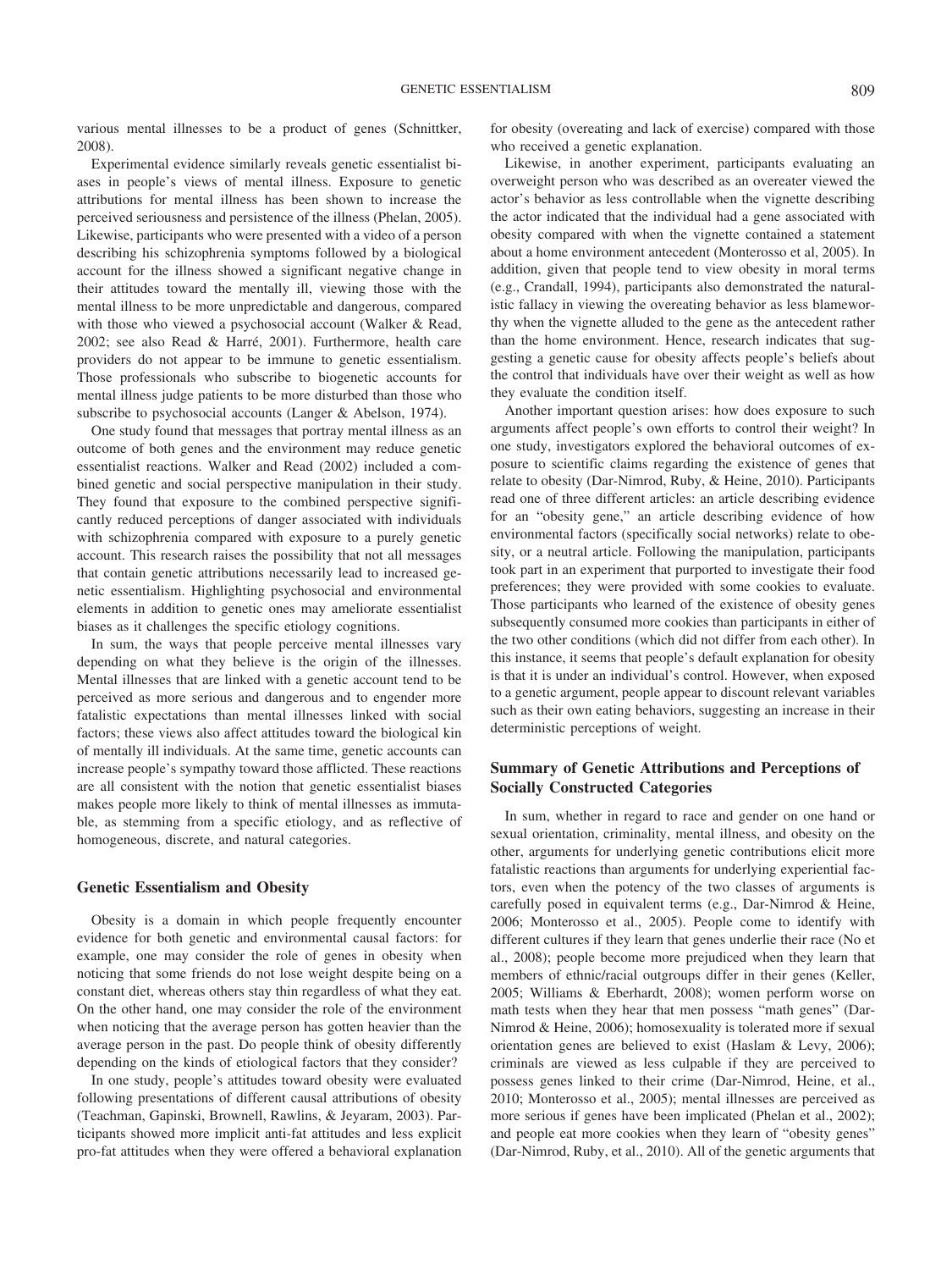participants encountered in these studies are examples of weak genetic explanations; it is not rational to think differently of these outcomes on the basis of the kinds of genetic information that were provided.

When characteristics of certain social group members are perceived to be linked with genetics, these characteristics are increasingly perceived as immutable, possessing a specific etiology, homogeneous, and natural. Such perceptions can lead to increased stereotyping and prejudice, especially when the membership in a social category is present at birth and is largely immutable, such as in the case of race and gender. Yet, when membership in a category is intimately tied to behavioral manifestations (e.g., homosexuality, obesity, and criminality), perceptions of volition may be reduced, diminishing the perceived responsibility of a member of a stigmatized category and eliciting sympathy and decreased condemnation. Further, in some situations, the increased perception of naturalness that stems from a perceived genetic etiology may trigger the naturalistic fallacy that ameliorates negative evaluations. Moreover, it is worth noting that behavioral genetics research indicates that almost all behaviors are, to a certain degree, heritable (Bouchard, 2004; Turkheimer, 2000), suggesting that these kinds of genetic essentialist biases may emerge in almost all domains in which heritability can be shown. For example, it seems likely that genetic essentialist biases would also be evident in how people view alcoholism or other addictive behaviors, how they consider the severity and prognosis of diseases, or how they consider various kinds of traits, attitudes, and abilities (e.g., Claassen et al., 2010). In future research, other domains may be identified in which genetic attributions demonstrate an inordinate influence on people's thoughts and behaviors.

This research reveals that not all scientific arguments are created equal, at least, not in terms of how they impact people who learn of those arguments. Characteristics described in scientific claims that reference genes are perceived as more deterministic than characteristics described in equivalent claims that reference environmental forces (e.g., Dar-Nimrod & Heine, 2006; Monterosso et al., 2005). Even though genes influence most life outcomes probabilistically—with the expression of the genes being dependent on the presence of certain environmental variables and interaction with other genes— genetic arguments activate people's essentialist biases, and those exposed to such arguments can come to view those outcomes in strikingly different ways. Genes, at least as most lay people conceive of them, can provide an unassailable materialistic explanation for why people act in the ways that they do.

#### **Public Discourses and Genetic Essentialism**

People with little formal training in genetics are regularly exposed to arguments regarding heritable qualities of humans and have been for centuries. In this section, we review how a discussion of genes, historically in the discourse around the eugenics movement and related public policies and in contemporary times with public portrayals of genetics research, interacts with people's genetic essentialism biases.

## **Genetic Essentialism and Eugenic Beliefs**

The power of genetic essentialist biases is evident in the repeated rise of eugenic ideologies across history. We submit that these ideologies follow directly from the ways that people perceive genetic foundations to be immutable, homogeneous, and fundamental to human character. When genes are perceived to be the locus of causality then it follows that efforts to improve humanity will focus on improving genes or the gene pool, more generally. We anticipate that eugenic ideologies will continue to arise as people try to integrate their social worldviews with their encounters with genetic discoveries relating to human characteristics. Below we briefly describe the history of eugenics and how it relates to genetic essentialism.

The first account of eugenics in the Western literature is evident in Plato's call for rulers to improve the state by controlling human reproduction (although he recognized that it was important that this policy remain hidden from the general population; Plato, 1956). That is, it was understood that people possess a heritable essence that varies in quality across individuals, although the mechanisms for this inheritance were not yet understood. It logically follows from this premise that if one wants to improve humanity, one could cultivate this heritable essence for future generations.

Other literary accounts through the ages have portrayed breeding programs designed to improve a nation or race (for more in-depth discussions, see Carden, 1969; Paul, 1995); however, this recurring desire to improve offspring and posterity lacked any scientific basis until the publication of Darwin's (1859) *The Origin of Species*. The link between Darwin's proposal of heritable traits that vary in fitness and a desire to improve the essence of the human race was too striking to miss, and Sir Francis Galton, Darwin's cousin, proposed in 1869 to harness the concept of artificial selection to improve the human race. Borrowing metaphors and scientific findings from animal breeding research, Galton set forth ideas that sparked growing interest from the scientific community in the late nineteenth and early twentieth centuries, and in the fertile soil of people's genetic essentialist biases, these ideas quickly spread throughout the industrialized world.

Eugenic ideologies were not just enticing to those with limited understanding of heritability or genes. Rather, eugenic ideas and practices were thoroughly embraced by some of the most eminent scientists of the time, among them Karl Pearson, Luther Burbank, and Ronald Fischer, and they were also joined by other prominent figures such as Alexander Graham Bell, George Bernard Shaw, and Theodore Roosevelt—all united in their desire to improve the quality of the human *germ plasm* (Black, 2003; Kevles, 1985; Nelkin & Lindee, 1995). In those early days, genetics was barely distinguishable from eugenics; for example, the entire founding editorial board of the American journal *Genetics* endorsed the eugenics movement (Paul, 1995). New organizations, such as the American Eugenics Society and Planned Parenthood, sprang up to champion eugenic ideologies, while established groups such as the American Breeding Association aligned themselves with eugenics (Black, 2003). Popular exposure to these ideas even reached local fairs on multiple continents, where positive eugenics were encouraged by competitions in which trophies were offered to the most eugenically fit families, couples, and babies (Paul, 1995; Robertson, forthcoming). Rarely has the world seen a scientific idea gain such popular appeal, which attests to how well eugenic ideologies resonated with people's essentialist biases.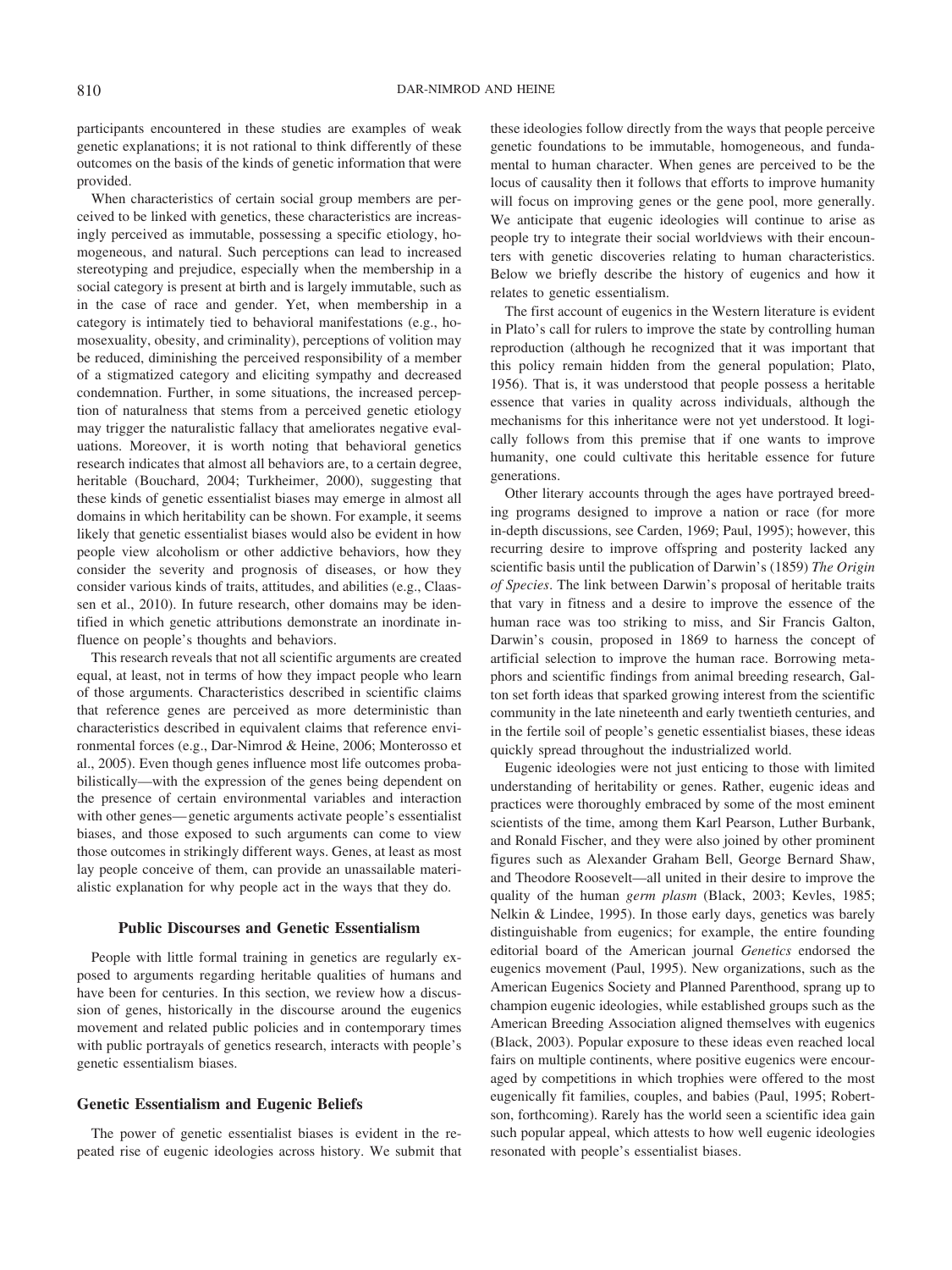The widespread appeal of the eugenics movement ended up being rather short-lived, but it is important to note that the decline of the movement was not primarily the result of concerns about the underlying science (although criticisms of eugenics theories did grow throughout the 1930s; Kevles, 1985). Rather, the abrupt demise of the eugenics movement was largely due to a growing comprehension of and disgust with the inhumanity that eugenics policies entailed.

In North America, a number of policies were influenced by eugenics ideology and purportedly "scientific data." The American Immigration Act of 1924 lowered immigration quotas from countries whose citizens allegedly possessed high levels of inherited deficiencies in intelligence and morality (Kevles, 1985). By the early 1900s, the majority of the states in the United States had legislated restrictions on marriage for the mentally deficient on explicitly eugenic grounds, and these were extended to limitations on interracial marriages (Black, 2003). This development was followed by efforts to control reproduction through sterilization; 22 states legalized forced sterilizations, resulting in approximately 20,000 legal sterilizations being performed by the mid 1930s (Kevles, 1985). Canada similarly legalized compulsory sterilizations in two provinces (Dowbiggin, 2003).

These horrors of North American eugenics policies were ultimately trumped by the rise of National Socialism in Europe and its overt embrace of eugenic racial ideologies. The Nazis enforced restrictions on marriage, followed by sterilization programs of unparalleled magnitude (Kerr & Shakespeare, 2002) that culminated in the systematic extermination of "undesirable elements" (e.g., Jews, Gypsies, homosexuals, individuals with disabilities). Ultimately, it was the revelation of the magnitude of the carnage committed by the Nazis that caused the public and the vast majority of the scientific community to reject eugenic ideology more completely than any scientific refutation ever had (Black, 2003). Obviously, there are many causal accounts behind the rise of eugenics, but we submit that such horrors were made possible because the notion of improving the human gene pool appealed to a large proportion of the population, the underlying logic of the idea resonating with people's genetic essentialist biases.

Nonetheless, despite the visceral negative association that many have with eugenics, remarkable advances in genetics research have continued to prompt considerations of new ways to better people's lives. A rapidly growing understanding of genetic identification and manipulation has led to such advancements as dietary interventions for monogenic disorders such as phenylketonuria, prophylactic mastectomies for carriers of alleles associated with breast cancer, experimental gene therapy for diseases such as severe combined immunodeficiency, and preimplantation genetic diagnoses in embryos of diseases, such as Tay-Sachs, to name a few. Our point here is to underscore that when people understand genes as the underlying causes of life outcomes, they often aspire to control their genes in ways to improve those outcomes. We acknowledge that such kinds of gene-based technologies are valuable in that they stand to greatly improve people's lives. However, we note a rarely considered cost of these advances in the context of people's essentialist biases: these technologies, as they are communicated to and understood by lay people, reinforce the message that the source of life's problems and the answers to those problems is located in our genes. It enhances the kind of sentiment reflected in a remark by Sir Francis Crick that "[n]o new born should be declared human until it has passed certain tests regarding its genetic endowment" (cited in Schaeffer & Koop, 1979, p. 73). People's genetic essentialist biases make it easy for them to assume that genes are the ultimate solution to social problems and that research on genetic technologies should be prioritized ahead of other kinds of interventions, some of which could prove to be more effective or cost-efficient. As noted by Horwitz (2005, p. 11), "focusing on genes . . . shifts attention from efforts to change environments to efforts to alter presumably defective genotypes." Essentialist biases allow humans to be mesmerized by the siren call of genetic solutions to life's problems.

In sum, the eugenics ideologies of the past did not flourish by chance, nor did they necessarily follow from any particular scientific discoveries. When people encounter some genetic arguments, they are more likely to think of groups of people as homogeneous and discrete, with their associated conditions being an immutable product of their underlying genes—ideas that share much in common with the logic of eugenics. People's genetic essentialist biases, then, appear to cause them to be attracted to the notion that an improvable essence underlies all human challenges and glories. We submit that it was this attraction that led large numbers of normally good-natured people to consider and justify many morally repugnant acts of the early twentieth century in a misguided effort to improve the human race. Direct research on this question is largely limited at this point, but we suggest that genetic essentialist biases can, in some situations, foster the kinds of thinking that underlie eugenic perspectives.

# **Genetic Essentialism and Public Portrayals of Genetics Research**

Genetics-related research often receives much attention from the media (Conrad, 2002; Nelkin & Lindee, 1995). As in the case of other scientific reporting, complex and difficult-to-understand scientific phenomena are simplified for the media audience. However, in the case of genetics reporting, the research is simplified to the point that many readers or listeners may get a misunderstanding of the phenomenon (although, arguably, media coverage of genetics research has a less deterministic viewpoint than in earlier decades; Condit, Ofulue, & Sheedy, 1998).

Because many, if not most, people derive their knowledge of genes largely from the media, it is important to consider how genetics research is communicated. Conrad (1997) examined in much detail the ways the media contribute to the concept of genetic determinism. He noted a number of biases in the ways genetic findings are communicated that make the genes appear to play a more central and deterministic role than the data actually suggest. First, research findings that portray genes as a cause of diseases and behaviors often receive far more coverage compared with later disconfirmations. And disconfirmations are an especially frequent occurrence in genetics research, given the small effect sizes of most associations (Rutter, 2006). The systematic discrepancy in exposure to genetic discoveries versus their disconfirmations may lead to an inflated view of genes as the primary causes of a variety of human phenomena.

Second, Conrad (1997, 2002) claimed that the media consistently provide an overly simplified picture of genetic research. Dubbed the *OGOD concept* (meaning "one gene– one disease"), it assumes a one-to-one deterministic relationship between a specific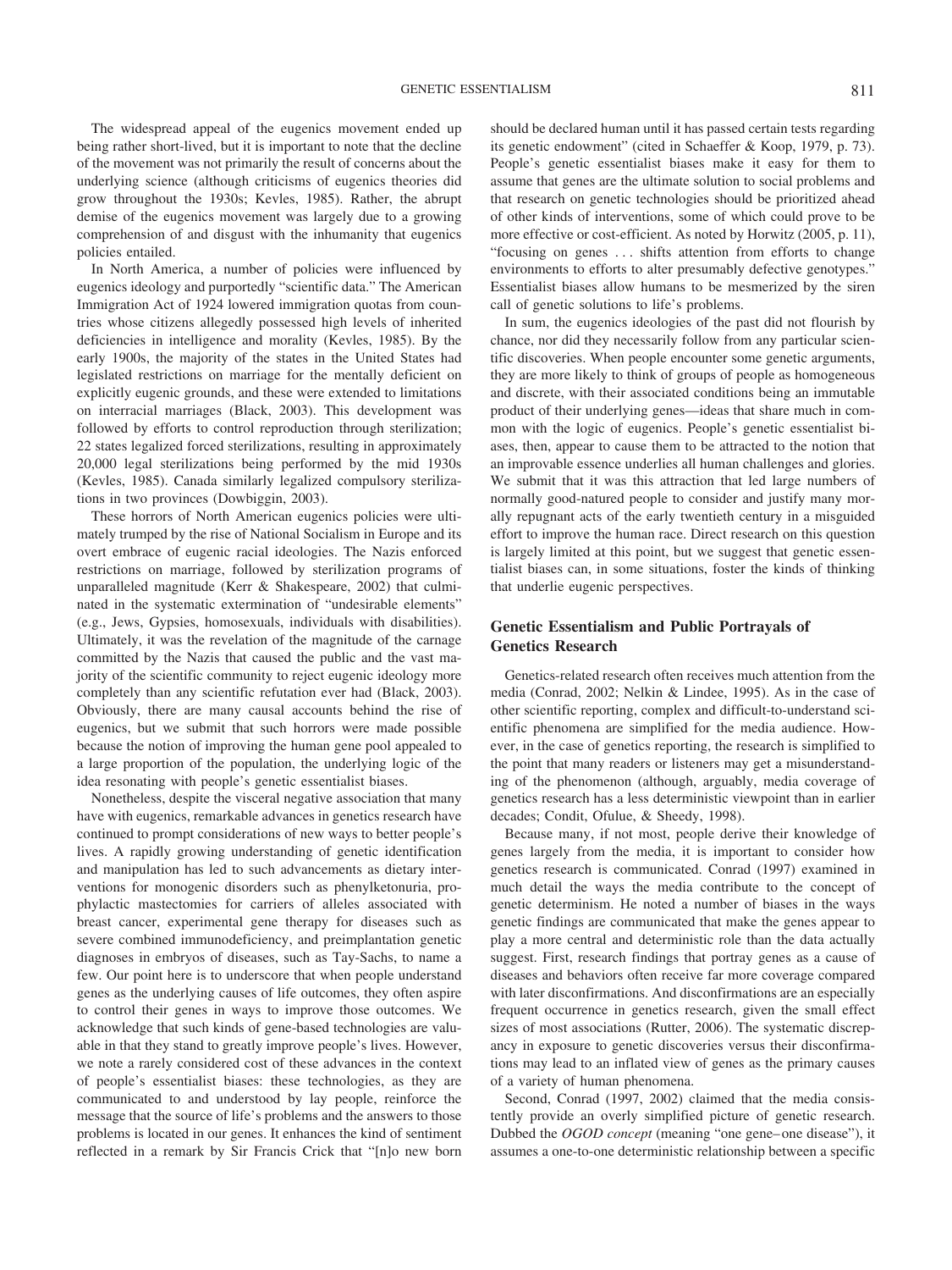gene and a specific disease or trait, which indicates a strong genetic explanation. The OGOD phenomenon is most evident in the titles of media reports. Headlines proclaiming that researchers have found a "gay gene" or an "evolution gene,"— or, worse still, that they have found "*the* gay gene" or "*the* evolution gene" provide, at best, a grossly simplified version of the original findings or, at worst, a misrepresentation of the evidence (e.g., no "gay gene" was ever identified). Although such one-to-one relationships do exist in monogenic diseases (e.g., cystic fibrosis), these represent a tiny minority of diseases, and. it is highly unlikely for psychological traits to be a function of just a few genes (Johnson, 2010). OGOD phenomena, however well they resonate with people's genetic essentialist biases, are relatively rare.

Scant psychological research has been conducted on the direct effects of exposure to media reports about genetics on people's attitudes. One exception is a study in which Eccles and Jacobs (1986) explored the reactions of mothers to media reports of an influential article by Benbow and Stanley (1980) that claimed that in math, boys outperformed girls with the same level of education. Three months after the initial media coverage of that article, data collected by Eccles and Jacobs (1986) indicated that mothers who reported that they had not read about Benbow and Stanley's study (who were termed *uninformed mothers*) did not differ in their assessments of their children's math abilities. In contrast, girls' mothers who reported reading about the study (who were termed *misinformed mothers*) indicated that they believed that their daughters were less capable in math, would have more difficulties in math, and would have to work harder in math compared with estimates of their children's math abilities made by the uninformed mothers or the misinformed mothers of boys. In addition, mothers' beliefs about their girls' math difficulties appeared to affect the girls' math anxiety, which in turn was a strong predictor of the girls' math performance and intentions to take additional math courses. In sum, exposure to genetic arguments regarding sex differences in math performance affected both attitudes and behaviors of girls toward math. It remains to be seen whether media coverage of other kinds of genetic findings would yield a similar pattern of findings.

Although genetics research is frequently oversimplified in media accounts, the media are not solely responsible for this oversimplification. Researchers themselves, competing for media attention and desiring to impress funding agencies with the potential implications of their research, have teamed up with their institutions' public relations staff to produce reports that share some of the simplifications and consequent shortcomings found in media reports. Press releases based on initial, limited studies still make strong claims despite a genetic research track record riddled with disconfirmations. Although "overclaiming" is not specific to genetics research, such claims may be particularly problematic as they frequently imply strong genetic explanations when they are not justified and may enhance genetic essentialist biases and their related consequences. One indication of the role scientists have in conveying genetic determinism comes from research showing that the main media outlets in a number of countries typically do not greatly exaggerate genetic findings. A comparison between original scientific articles and the media coverage of the research revealed only a small percentage of severely exaggerated reports (Bubela & Caulfield, 2004). This suggests that the media's deterministic portrayals may often originate from the scientific articles themselves.

The typical communication of genetics research contains a few themes that resonate with people's essentialist biases. First, scientists label the genes they study in ways that suggest an OGOD relation, in that the descriptions of genes often suggest a higher probability that carriers will show the related condition than is likely the case. For example, in the case of BRCA1 (breast cancer 1), the mutant allele is associated with a heightened risk for breast cancer; however, it is estimated to be involved in only about 5% of breast cancer cases (Conrad, 2002). Similarly, 71% of carriers of the allele of the so-called "Alzheimer's gene" (APOE e4) never develop Alzheimer's disease, and 44% of people with the disease do not have the APOE e4 allele (de Melo-Martin, 2005); furthermore, this allele is far less associated with Alzheimer's in some populations (e.g., Hispanics and African Americans) than in others (e.g., Japanese; Farrer et al., 1997). The popular names of these genes fail to reflect this limited involvement, and media audiences likely infer that a particular gene plays a more central role in a disease than it actually does (Rothman, 1998).

A second common essentialism-evoking theme that often appears in scientific discussions of genetics is the use of essencebased metaphors to describe the human genome. The Human Genome Project has been described as the search for the "essence of life" (Coyne, 1995. p. 80), the "Holy Grail" that would enable the understanding of humanity (Morse, 1998, p. 219), and so on. These depictions make explicit reference to the genome as a sort of blueprint underlying human nature. Such metaphors can make for a compelling read; however, given that much of the way that people understand concepts is through metaphors (Lakoff & Johnson, 1980), they may lead people to conceive of genes as playing a deterministic role.

A third common essentialism-provoking theme is that genes are sometimes afforded a form of agency that may contribute to a mystical view of them as conscious entities that strip the person of his or her will. Genes are described as "selfish" or depicted as puppet masters (Dawkins, 1976) or are assigned conscious desires (e.g., "genes want . . . "; Burt & Trivers, 2006, p. 1). Used as a kind of poetic shorthand, such language may be no different than saying, "The clouds were angry that day." However, the use of such terminology in discussions concerning genes relocates the locus of perceived consciousness and control and isolates it within the gene (e.g., Jayaratne et al., 2009). This phenomenon contributes to essentialist expressions in public discourses about genetics.

In sum, language plays a significant role in the way we think (e.g., Brown & Levinson, 1993; Lakoff & Johnson, 1980). The enduring essentialist framing of information regarding genotype– phenotype associations may play a key role in facilitating genetic essentialism. At the same time, genetic essentialist biases themselves lead scientists and reporters alike to summarize their research using overly simplifying OGOD descriptors, agentic portrayals, and essence-based metaphors. The experimental evidence that we have reviewed suggests that such distortions in the way genetic research is communicated may have a variety of negative consequences. The outcome is that people who gain their knowledge of genetics largely through the media are likely to conceive of genetic influences in overly deterministic, immutable, and ultimately erroneous ways.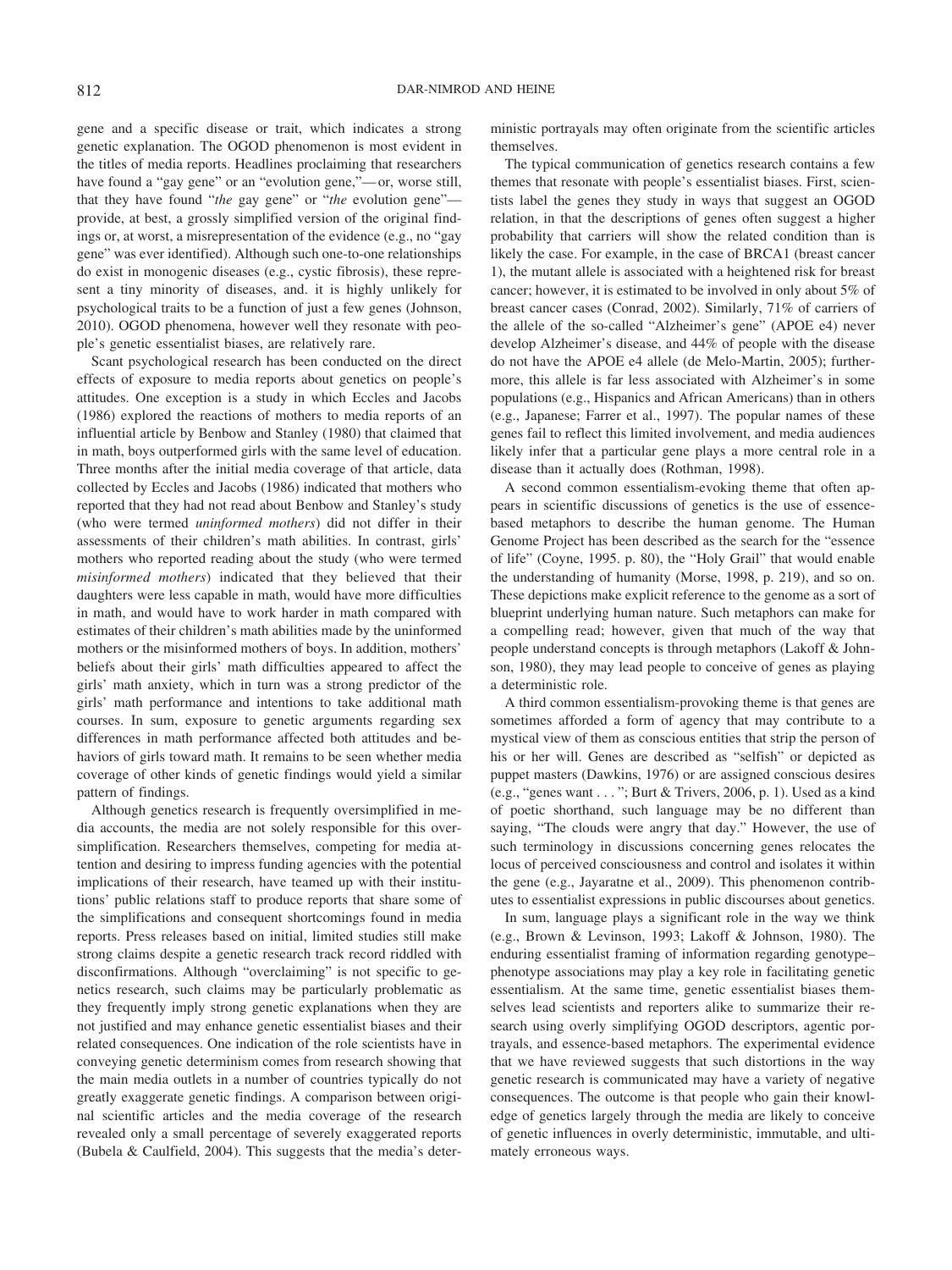# **Exploring Interventions to Reduce Genetic Essentialism**

We have argued that genetic essentialism is powerful and pervasive and can have a variety of negative consequences. Is there a way that these biases might be reduced? Can people be led to appreciate how genetic accounts of an outcome do not necessarily mean that the outcome is immutable, homogeneous, and natural or has a specific etiology? At present, our suggestions for interventions are speculative, and researchers would contribute to the field by exploring some of them.

One potential avenue for interventions is to consider research that has identified moderators of genetic essentialism. Keller (2005) identified how one's belief in genetic determinism moderated the relations between exposure to genetic arguments and ingroup biases. He showed that students who strongly held such beliefs disliked immigrants more after exposure to an argument about the geography of genes compared with students who did not hold these beliefs as strongly. Hence, weakening people's beliefs in genetic determinism should arguably also weaken some of the harmful effects associated with genetic essentialism. There are likely other moderators of genetic essentialism that could be identified and targeted in interventions.

One strategy to undermine genetic determinism would be to call people's attention to the interactive relationships between genes and the environment. For example, Walker and Read (2002) found that people had more positive evaluations of schizophrenia when they encountered a gene– environment interaction explanation than when they encountered an exclusively genetic account. This provides some indication that genetics research can be communicated in a way that weakens genetic essentialist biases, largely by implying weak as opposed to strong genetic explanations. Perhaps, more generally, genetic essentialism would be weakened whenever the complexity between genotype and phenotype relations is explicated. People rarely appreciate that the expressions of genes are probabilistic and governed by experiences and interactions with other genes, nor do they generally consider how genes can influence the ways we interact with and are thus shaped by our environments (e.g., Johnson, 2007). Likewise, most people are probably not aware of the role that epigenetic factors play in the development of complex traits and diseases (e.g., Petronis, 2010). Perhaps if the relations between genes and outcomes were conveyed in all their intricate richness, people would respond to genetic accounts in less deterministic ways. Of course, an associated consequence of more complex explanations is that people might not feel that they understand how genes relate to outcomes. However, it is arguably less problematic for people to conclude that they do not really understand the complexity of genotype– phenotype relations than to incorrectly assume they understand the gist of these relations, because they frame the argument in essentialist terms. Scientific arguments are often complex, and few people outside the group researching the questions can understand them. Most people, for example, do not understand string theory, but at least in this case, they are not likely to lead their lives with the mistaken belief that they understand the general idea or make life decisions based on their faulty understanding.

Educational interventions of this kind would seem to be most appropriate during science classes in middle or high school. Adolescents do not show as strong nativist attributions as do younger children (Gelman, 2003), and the adult form of misinformed genetic determinism is unlikely to have yet set in at adolescence. This is also the age at which the vast majority of future generations are educated in school about genetics; unfortunately, the subject often has been taught in incorrect and oversimplified ways that may have provided the foundation for genetic essentialist thinking. As research has indicated that increased education in general is sometimes associated with a reduction in belief in genetic determinism (Singer et al., 2007), we argue that specific education programs may yield even better outcomes. A reduced emphasis on examples of monogenic phenomena, such as Mendel's pea experiments, which suggest a strong genetic explanation, combined with increased emphasis on gene– environment interactions (e.g., Caspi et al., 2002; Miller & Chen, 2006) could be, at least, a starting point to enhance people's understanding of weak genetic explanations. A full revision of the manner in which genetics is taught in the classroom (e.g., Dougherty, 2009) may go a long way toward a solution. Further, genetics researchers need to be more cautious to avoid essentializing their findings in press releases. The reduction in deterministic media portrayals in recent years (Bubela & Caulfield, 2004; Condit et al., 1998) indicates that responsible media outlets may be willing to play their part.

In addition, given people's tendency to favor the naturalistic fallacy in considerations of genetic-based conditions with moral implications, perhaps reminding people about the naturalistic fallacy while they are learning of a genetic basis of a human quality will lessen essentialist thinking (but see Friedrich, 2005). Likewise, essentialist biases may be less likely to emerge if genetics research is presented alongside with a disclaimer highlighting the nondeterministic ways that genes relate to life outcomes. Such kinds of framing messages may serve to inoculate people from priming their essentialist biases. Future research into the effects of message framing and genetic essentialism will shed light on this important topic.

## **Conclusion**

People are motivated to make sense of their social worlds. They encounter much human diversity, and in making sense of this, people are affected by at least two broad classes of etiological accounts, nativist and environmentalist explanations. These two kinds of explanations seem to be differentially emphasized across contexts and historical periods. While the pendulum continues to swing between these two classes of explanations, recent indications suggest that nativist perceptions are gaining the advantage in contemporary Western societies (e.g., Nelkin & Lindee, 1995; Paul, 1995), arguably reinforced by the zeal with which scientific explorations into the genome are communicated by the media. How people come to make sense of this information is a topic that psychologists have only recently begun to address.

There is much evidence now, in a variety of domains such as sexual orientation, criminality, mental illness, obesity, gender, race, and ethnicity, of causal relationships between genetic attributions as explanations of group differences and perceptions, attitudes, and behaviors. The common theme among these attributions is that they go beyond the scientific evidence, with weak genetic explanations being interpreted as strong genetic explanations. The result is that the gene becomes endowed with an almost mystical ability to shape individual and group characteristics, with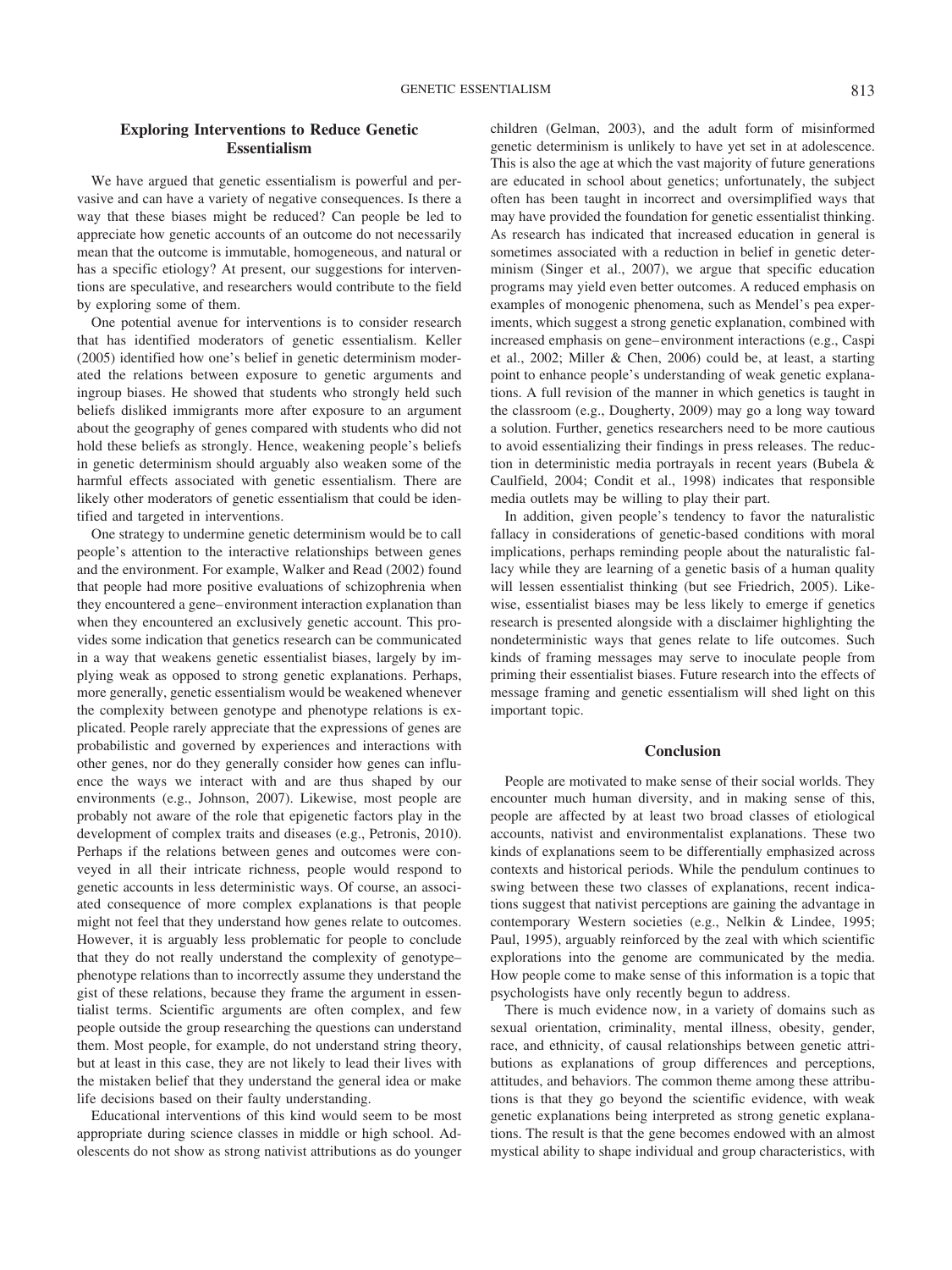sociocultural and environmental elements largely being ignored. Once people consider the notion that genes are relevant for understanding some kinds of human conditions, they come to think of those conditions differently; the heritable component becomes the essential feature of the condition, increasing its causal influence. And once we frame genes as the cause of a problem, we are likely to also dwell on the notion that genes will represent the solution, and genetic engineering or eugenics policies may show an increase in their appeal.

The vast majority of this research has been conducted in Western cultural contexts, and although evidence for psychological essentialism has been found across many diverse cultural groups (e.g., Gil-White, 2001; Sousa et al., 2002), there is also evidence that some correlates of psychological essentialism, such as a tendency to favor dispositional over situational information as an explanation of the behavior of others (e.g., Choi, Nisbett, & Norenzayan, 1999) or a tendency to view the self in entity terms (e.g., Heine et al., 2001), are more pronounced in Western than East Asian contexts. Further, in one study, Chinese were less likely than Canadians to incorporate biological information about a target in making future predictions about that target (Lee, 2009). Hence, it is possible that genetic essentialist biases are more pronounced in Western contexts than in some non-Western ones. It is important to assess the degree to which genetic essentialist biases emerge similarly across cultural contexts (see Henrich, Heine, & Norenzayan, 2010).

Genetics research continues to produce important and intriguing new findings. On the one hand, such findings may eventually contribute to an increased quality of life in a wide variety of ways, from enhancing food production with genetically modified foods to improving health outcomes via gene-based therapies (although many of these have yet to live up to their promise; see Pearson, 2009, for a discussion on the questionable therapeutic benefits of the identification of even monogenic disorders). On the other hand, new genetic discoveries, as they are communicated to and are understood by the general public, tend to evoke essentialist biases. Hence, discussions of such research can be associated with strengthened fatalistic cognitions, a reduced belief in the importance of the environment in shaping human behavior, and a decrease in perceived individual choice. Although the scientific importance of genetic research is beyond dispute, taking steps to ensure a reduction in the undesirable cognitions and behaviors that have so far dogged the study of genetics will go a long way towards fulfilling the great promise encompassed in such research.

#### **References**

- Allport, G. (1954). *The nature of prejudice.* Reading, MA: Addison– Wesley.
- Alper, J. S. (1995). Biological influences on criminal behaviour: How good is the evidence? *British Medical Journal, 310,* 272–273. PMid:7532503.
- Alper, J. S., & Beckwith, J. (1993). Genetic fatalism and social policy: The implications of behavior genetics research. *Yale Journal of Biology and Medicine, 66,* 511–524. PMid:7716971.
- Alper, J. S., & Beckwith, J. (1999). Racism: A central problem for the Human Genome Diversity Project. *Politics and Life Sciences, 18,* 285– 288. PMid:12542056.
- Alper, J. S., & Beckwith, J. (2002). Genetics, race, and ethnicity: Searching for differences. In J. S. Alper, C. Ard, A. Asch, J. Beckwith, P. Conrad & L. N. Geller (Eds.), *The double-edged helix: Social implications of*

*genetics in a diverse society* (pp. 175–196). Baltimore, MD: Johns Hopkins University Press.

- Altemeyer, B. (1988). *Enemies of freedom.* San Francisco, CA: Jossey– Bass.
- Anderson, G. S. (2006). *Biological influences on criminal behavior.* Vancouver, Canada: Simon Fraser University Press/CRC Press. doi:10.1201/ 9781420043327
- Anderson, N. B., & Nickerson, K. J. (2005). Genes, race, and psychology in the genome era: An introduction. *American Psychologist, 60, 5*–8. doi:10.1037/0003-066X.60.1.5
- Angermeyer, M., & Matschinger, H. (2004). The stereotype of schizophrenia and its impact on discrimination against people with schizophrenia: Results from a representative survey in Germany. *Schizophrenia Bulletin, 30,* 1049 –1061. PMid:15954207.
- Astuti, R., Solomon, G. E. A., & Carey, S. (2004). Constraints on conceptual development: A case study of the acquisition of folkbiological and folksociological knowledge in Madagascar. *Monographs of the Society for Research in Child Development, 69*(Serial No. 277). Retrieved from http://www.wiley.com/bw/journal.asp?ref=0037-976x
- Atran, S. (1987). Ordinary constraints on the semantics of living kinds: A commonsense alternative to recent treatments of natural-object terms. *Mind and Language, 2,* 27– 63. doi:10.1111/j.1468-0017.1987 .tb00107.x
- Bailey, J. M., & Pillard, R. A. (1991, December 17). Are some people born gay? *The New York Times,* pp. A21.
- Baker, M. G., & Menken, M. (2001). Time to abandon the term "mental illness." *British Medical Journal, 322,* 937. doi:10.1136/bmj.322 .7291.937
- Bastian, B., & Haslam, N. (2006). Psychological essentialism and stereotype endorsement. *Journal of Experimental Social Psychology, 42,* 228 – 235. doi:10.1016/j.jesp.2005.03.003
- Benbow, C. P., & Stanley, J. C. (1980, December 12). Sex differences in mathematical ability: Fact or artifact? *Science, 210,* 1262–1264. doi: 10.1126/science.7434028
- Bernet, W., Vnencak-Jones, C. L., Farahany, N., & Montgomery, S. A. (2007). Bad nature, bad nurture, and testimony regarding MAOA and SLC6A4 genotyping at murder trials. *Journal of Forensic Science, 52,* 1362–1371. PMid:17944904.
- Black, E. (2003). *War against the weak: Eugenics and American's campaign to create a master race.* New York: Four Walls Eight Windows.
- Bouchard, T. J. (2004). Genetic influence on human psychological traits: A survey. *Current Directions in Psychological Science*, 13, 148-151. doi:10.1111/j.0963-7214.2004.00295.x
- Boysen, G., & Vogel, D. (2007). Biased assimilation and attitude polarization in response to learning about biological explanations of homosexuality. *Sex Roles, 57,* 755–762. doi:10.1007/s11199-007-9256-7
- Brescoll, V., & LaFrance, M. (2004). The correlates and consequences of newspaper reports of research on sex differences. *Psychological Science, 15,* 515–520. doi:10.1111/j.0956-7976.2004.00712.x
- Brookey, R. A. (2002). *Reinventing the male homosexual.* Bloomington, IN: Indiana University Press.
- Brown, P., & Levinson, S. C. (1993). *Linguistic and nonlinguistic coding of spatial arrays: Exploration in Mayan cognition* (Working Paper No. 24). Nijmegen, The Netherlands: Cognitive Anthropology Research Group, Max Planck Institute for Psycholinguistics.
- Bubela, T. M., & Caulfield, T. A. (2004). Do the print media "hype" genetic research? A comparison of newspaper stories and peer-reviewed research papers. *Canadian Medical Association Journal, 170,* 1399 – 1407. PMid:15111473.
- Bullough, V. L. (1976). *Sexual variance in society and history.* New York, NY: Wiley.
- Burt, A., & Trivers, R. (2006). *Genes in conflict: The biology of selfish genetic elements.* Cambridge, MA: Harvard University Press.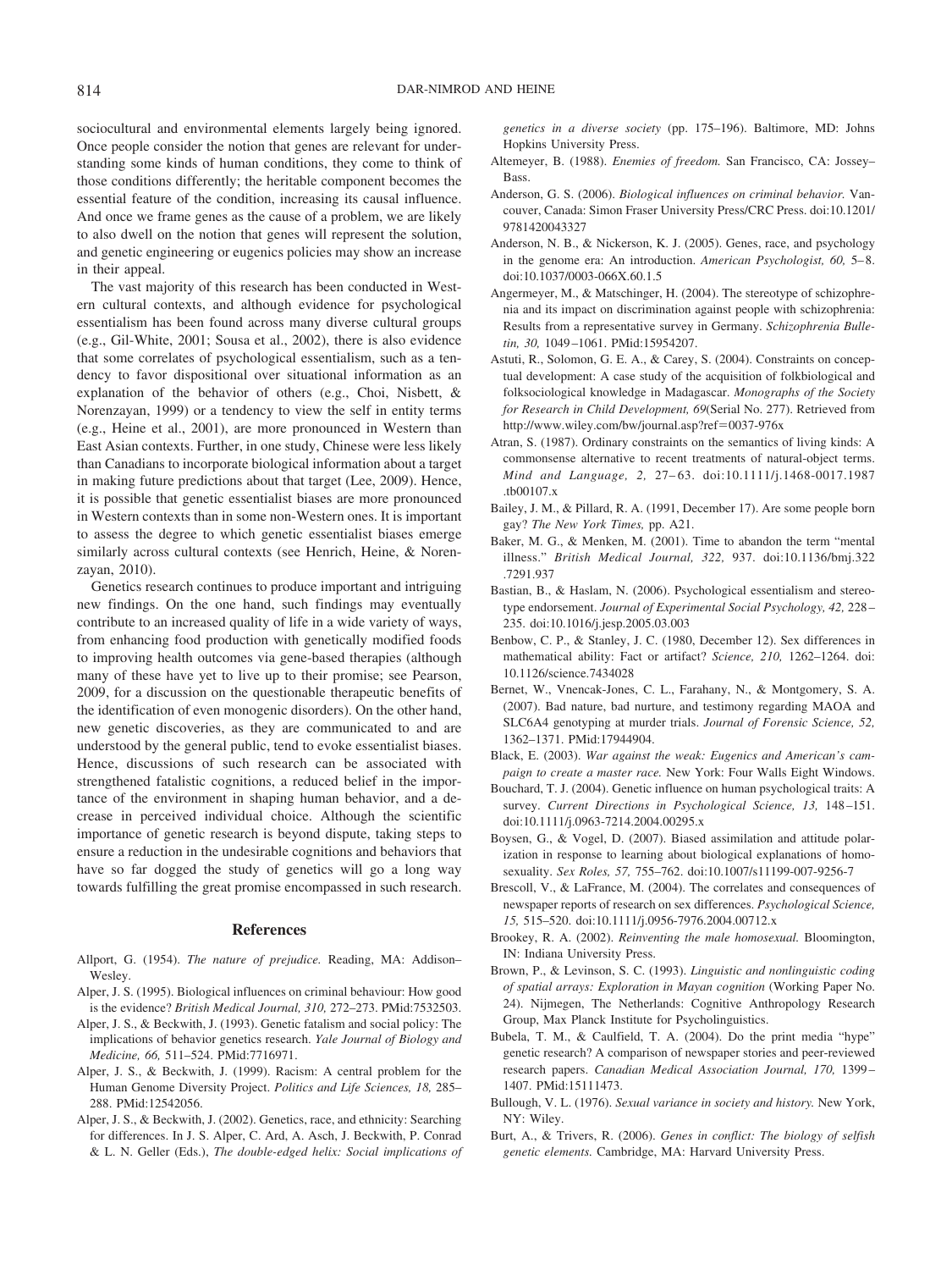- Burt, C. L. (1934). Studying the minds of others. In C. L. Burt (Ed.), *How the mind works*. London, England: Unwin Brothers.
- Campbell, D. T. (1958). Common fate, similarity, and other indices of the status of aggregates of persons as social entities. *Behavioral Science, 3,* 14 –25. doi:10.1002/bs.3830030103
- Carden, M. L. (1969). *Oneida: Utopian community to modern corporation.* Baltimore, MD: Johns Hopkins Press.
- Caspi, A., McClay, J., Moffitt, T. E., Mill, J., Martin, J., Craig, I. W., . . . Poulton, R. (2002, August 2). Role of genotype in the cycle of violence in maltreated children. *Science, 297,* 851– 854. doi:10.1126/science .1072290
- Caspi, A., Sugden, K., Moffitt, T. E., Taylor, A., Craig, I. W., Harrington, H., . . . Poulton, R. (2003, July 18). Influence of life stress on depression: Moderation by a polymorphism in the 5-HTT gene. *Science, 301,* 386 – 389. doi:10.1126/science.1083968
- Cavalli-Sforza, L. L., Menozzi, P., & Piazza, A. (1994). *The history and geography of human genes.* Princeton, NJ: Princeton University Press.
- Chao, M. M., Chen, J., Roisman, G., & Hong, Y. (2007). Essentializing race: Implications for bicultural individuals' cognition and physiological reactivity. *Psychological Science, 18,* 341–348. doi:10.1111/j.1467- 9280.2007.01901.x
- Choi, I., Nisbett, R., & Norenzayan, A. (1999). Causal attribution across cultures: Variation and universality. *Psychological Bulletin, 125, 47–63*. doi:10.1037/0033-2909.125.1.47
- CIBA Foundation Symposium. (1996). *Genetics of criminal and antisocial behaviour: Symposium No. 194*. Chichester, England: Wiley.
- Claassen, L., Henneman, L., De Vet, R., Knol, D., Marteau, T., & Timmermans, D. (2010). Fatalistic responses to different types of genetic risk information: Exploring the role of self-malleability. *Psychology and Health, 25,* 183–196. doi:10.1080/08870440802460434
- Coleman, J., & Hong, Y. (2008). Beyond nature and nurture: The influence of lay gender theories on self-stereotyping. *Self & Identity, 7,* 34 –53. doi:10.1080/15298860600980185
- Condit, C. M., Ofulue, N., & Sheedy, K. M. (1998). Determinism and mass-media portrayals of genetics. *American Journal of Human Genetics, 62,* 979 –984. doi:10.1086/301784
- Condit, C. M., Parrott, R. L., Bates, B. R., Bevan, J. L., & Achter, P. J. (2004). Exploration of the impact of messages about genes and race on lay attitudes. *Clinical Genetics, 66,* 402– 408. doi:10.1111/j.1399- 0004.2004.00327.x
- Conrad, P. (1997). Public eyes and private genes: Historical frames, news constructions, and social problems. *Social Problems, 44,* 139 –154. doi: 10.1525/sp.1997.44.2.03x0219k
- Conrad, P. (1999). A mirage of genes. *Sociology of Health and Illness, 21,* 228 –241. doi:10.1111/1467-9566.00151
- Conrad, P. (2002). Genetics and behavior in the news: Dilemmas of a rising paradigm. In J. S. Alper, C. Ard, A. Asch, J. Beckwith, P. Conrad, & L. N. Geller (Eds.), *The double-edged helix: Social implications of genetics in a diverse society.* Baltimore, MD: Johns Hopkins University Press.
- Conrad, P., & Markens, S. (2001). Constructing the "gay gene" in the news: Optimism and skepticism in the U.S. and British press. *Health: An Interdisciplinary Journal for the Social Study of Health, Illness and Medicine, 5,* 373– 400. PMid:8014833.
- Cooper Dreyfuss, R., & Nelkin, D. (1992). The genetics of jurisprudence. *Vanderbilt Law Review, 45,* 313–348. Retrieved from http:// www.vanderbiltlawreview.org/
- Coyne, R. (1995). *Designing information technology in the postmodern age.* Boston, MA: MIT Press.
- Crandall, C. S. (1994). Prejudice against fat people: Ideology and selfinterest. *Journal of Personality and Social Psychology, 66,* 882– 894. doi:10.1037/0022-3514.66.5.882
- Dar-Nimrod, I., & Heine, S. J. (2006, October 20). Exposure to scientific

theories affects women's math performance. *Science, 314,* 435. doi: 10.1126/science.1131100

- Dar-Nimrod, I., Heine, S. J., Cheung, B. Y., & Schaller, M. (2010). *Do scientific theories affect punishment for sex crimes?* Unpublished manuscript, University of British Columbia.
- Dar-Nimrod, I., Ruby, M., & Heine S. J. (2010). The unexpected consequences of learning about "fat genes." Working paper, University of British Columbia, Vancouver, Canada.
- Darwin C. (1859). *The origin of species by the mean of natural selection or the preservation of favored races in the struggle for life.* London, England: Murray.
- Dawkins, R. (1976). *The selfish gene.* Oxford, England: Oxford University Press.
- de Melo-Martin, I. (2005). Firing up the nature/nurture controversy: Bioethics and genetic determinism. *Journal of Medical Ethics, 31,* 526 –530. doi:10.1136/jme.2004.008417
- Dienstbier, R. A. (1972). A modified belief theory of prejudice emphasizing the mutual causality of racial prejudice and anticipated belief differences. *Psychological Review, 79,* 146 –160. doi:10.1037/h0032310
- Dougherty, M. J. (2009). Closing the gap: Inverting the genetics curriculum to ensure an informed public. *American Journal of Human Genetics, 85,* 6 –12. doi:10.1016/j.ajhg.2009.05.010
- Dovidio, J. F., Hewstone, M., Glick, P., & Esses, V. (Eds.). (in press). *Handbook of prejudice, stereotyping, and discrimination.* Thousand Oaks, CA: Sage.
- Dowbiggin, I. R. (2003). *Keeping America sane: Psychiatry and eugenics in the United States and Canada 1880 –1940.* Ithaca, NY: Cornell University Press.
- Dweck, C. S., & Leggett, E. L. (1988). A social-cognitive approach to motivation and personality. *Psychological Review, 95,* 256 –273. doi: 10.1037/0033-295X.95.2.256
- Eccles, J. S., & Jacobs, J. E. (1986). Social forces shape math attitudes and performance. *Signs, 11,* 367–380. doi:10.1086/494229
- Ellis, L., & Walsh, A. (2000). *Criminology: A global perspective.* Boston, MA: Allyn & Bacon.
- Farrer, L. A., Cupples, L. A., Haines, J. L., Hyman, B., Kukall, W. A., Mayeux, R., . . . Van Dujin, C. M. (1997). Effects of age, sex, and ethnicity on the association between apolipoprotein E genotype and Alzheimer disease: A meta-analysis. APOE and Alzheimer Disease Meta-Analysis Consortium. *Journal of the American Medical Association, 278,* 1349 –1356. PMid:9343467.
- Flynn, J. (2007). *What is intelligence? Beyond the Flynn effect.* New York, NY: Cambridge University Press.
- Fowler, J. H., Baker, L. A., & Dawes, C. T. (2008). Genetic variation in political participation. *American Political Science Review, 102,* 233– 248. doi:10.1017/S0003055408080209
- Frankena, W. K. (1939). The naturalistic fallacy. *Mind, 48,* 464 477. http://mind.oxfordjournals.org/ doi:10.1093/mind/XLVIII.192.464
- Friedrich, J. (2005). Naturalistic fallacy errors in lay interpretations of psychological science: Data and reflections on the Rind, Tromovitch, and Bauserman (1998). controversy. *Basic and Applied Social Psychology, 27,* 59 –70. doi:10.1207/s15324834basp2701\_6
- Galton, F. (1869). *Hereditary genius.* London: Macmillan.
- Galton, F. (1883). *Inquiries into human faculty and its development.* London, England: Macmillan.
- Gelman, S. A. (2003). *The essential child: Origins of essentialism in everyday thought.* New York, NY: Oxford University Press.
- Gelman, S. A. (2009). Learning from others: Children's construction of concepts. *Annual Review of Psychology, 60,* 115–140. doi:10.1146/ annurev.psych.59.103006.093659
- Gelman, S. A., Collman, P., & Maccoby, E. E. (1986). Inferring properties from categories versus inferring categories from properties: The case of gender. *Child Development, 57,* 396 – 404. doi:10.2307/1130595
- Gelman, S. A., & Taylor, M. G. (2000). Gender essentialism in cognitive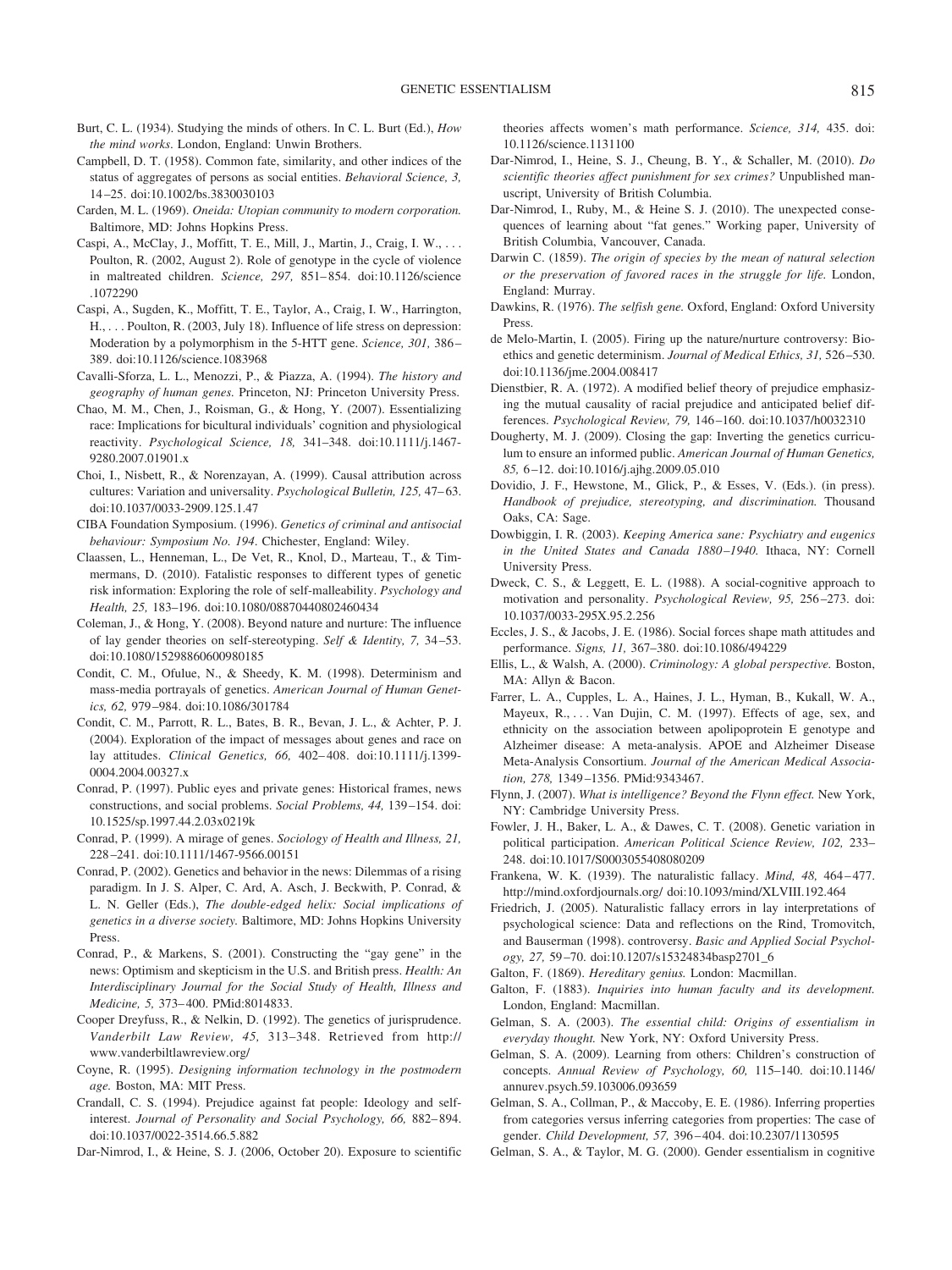development. In P. H. Miller, & S. E. Kofsky (Eds.), *Toward a feminist developmental psychology* (pp. 169 –190). Florence, KY: Taylor & Frances/Routledge.

- Gelman, S. A., & Welman, H. (1991). Insides and essences. *Cognition, 38,* 213–244. doi:10.1016/0010-0277(91)90007-Q
- Gil-White, F. (2001). Are ethnic groups biological "species" to the human brain? Essentialism in human cognition of some social groups. *Current Anthropology, 42,* 515–554. doi:10.1086/321802
- Gilbert, D. T., & Malone, P. S. (1995). The correspondence bias. *Psychological Bulletin, 117,* 21–38. doi:10.1037/0033-2909.117.1.21
- Goddard, H. H. (1913). *The Kallikak family: A study in the heredity of feeblemindedness.* New York: Macmillan.
- Götz, M., Johnstone, E., & Ratcliffe, S. (1999). Criminality and antisocial behaviour in unselected men with sex chromosomes abnormalities. *Psychological Medicine, 29,* 953–962. doi:10.1017/S0033291799008594
- Gould, S. J. (1996). *The mismeasure of man* (2nd ed.). New York, NY: Norton.
- Guo, G., Tong, Y., & Cai, T. (2008). Gene by social context interactions for number of sexual partners among white male youths: Geneticsinformed sociology. *American Journal of Sociology, 114*(Suppl. 1), S36 –S66. doi:10.1086/592207
- Hamer, D. H., Hu, S., Magnuson, V. L., Hu, N., & Pattatucci, A. M. L. (1993, July 16). A linkage between DNA markers on the X chromosome and male sexual orientation. *Science, 261,* 321–327. doi:10.1126/ science.8332896
- Haslam, N., Bastian, B., Bain, P., & Kashima, Y. (2006). Psychological essentialism, implicit theories, and intergroup relations. *Group Processes and Intergroup Relations, 9,* 63–76. doi:10.1177/ 1368430206059861
- Haslam, N., & Levy, S. R. (2006). Essentialist beliefs about homosexuality: Structure and implications for prejudice. *Personality and Social Psychology Bulletin, 32,* 471– 485. doi:10.1177/0146167205276516
- Haslam, N., Rothschild, L., & Ernst, D. (2000). Essentialist beliefs about social categories. *British Journal of Social Psychology, 39,* 113–127. doi:10.1348/014466600164363
- Haslam, N., Rothschild, L., & Ernst, D. (2004). Essentialism and entitativity: Structure of beliefs about the ontology of social categories. In V. Yzerbyt, C. M., Judd, & O. Corneille (Eds.), *The psychology of group perception* (pp. 61–78). New York, NY: Psychology Press.
- Hegarty, P. (2002). "It's not a choice, it's the way we're built": Symbolic beliefs about sexual orientation in the US and Britain. *Journal of Community and Applied Social Psychology, 12,* 153–166. doi:10.1002/ casp.669
- Heine, S. J., Kitayama, S., Lehman, D. R., Takata, T., Ide, E., Leung, C., & Matsumoto, H. (2001). Divergent consequences of success and failure in Japan and North America: An investigation of self-improving motivations and malleable selves. *Journal of Personality and Social Psychology, 81,* 599 – 615. doi:10.1037/0022-3514.81.4.599
- Henrich, J., Heine, S. J., & Norenzayan, A. (2010). The weirdest people in the world. *Behavioral and Brain Sciences*, 33, 61-83. doi:10.1017/ S0140525X0999152X
- Herrnstein, R. J., & Murray, C. (1994). *The bell curve.* New York, NY: Free Press.
- Heyman, G. D., & Gelman, S. A. (2000). Beliefs about the origin of human psychological traits. *Developmental Psychology*, 36, 663-678. doi: 10.1037/0012-1649.36.5.663
- Hinshaw, S. P., & Stier, A. (2008). Stigma as related to mental disorders. *Annual Review of Clinical Psychology, 4,* 367–393. doi:10.1146/ annurev.clinpsy.4.022007.141245
- Hirschfeld, L., & Gelman, S. (1994). *Mapping the mind: Domain specificity in cognition and culture*. New York, NY: Cambridge University Press.
- Hong, Y., Levy, S. R., & Chiu, C. (2001). The contribution of the lay

theories approach to the study of groups. *Personality and Social Psychology Review, 5,* 98 –106. doi:10.1207/S15327957PSPR0502\_1

- Horvath, M., & Ryan, A. M. (2003). Antecedent and potential moderators of the relationship between attitudes and hiring discrimination on the basis of sexual orientation. *Sex Roles, 48,* 115–130. doi:10.1023/A: 1022499121222
- Horwitz, A. V. (2005). Media portrayals and health inequalities: A case study of characterizations of gene  $\times$  environment interactions. *Journals of Gerontology, Series B: Psychological Sciences and Social Sciences, 60*(Special Issue 2), 48 –52.
- Isay, R. A. (1989). *Being homosexual: Gay men and their development.* New York, NY: Farrar, Straus and Giroux.
- Jablonka, E., & Lamb, M. J. (2006). *Evolution in four dimensions: Genetic, epigenetic, behavioral, and symbolic variation in the history of life.* Cambridge, MA: MIT Press.
- Jacobs, P. A., Brunton, M., Melville, M. M., Brittan, R. P., & McClement, W. F. (1965, December 25). Aggressive behavior, mental subnormality, and the XYY male. *Nature, 208,* 1351–1352. doi:10.1038/2081351a0
- Jayaratne, T. E. (2002, June). *White and Black Americans' genetic explanations for perceived gender, class, and race differences: The psychology of genetic beliefs*. Invited lecture at the 2002 Human Genome Lecture Series, National Institutes of Health, Bethesda, MD.
- Jayaratne, T. E., Gelman, S., Feldbaum, M., Sheldon, J., Petty, E., & Kardia, S. (2009). The perennial debate: Nature, nurture, or choice? Black and White Americans' explanations for individual differences. *Review of General Psychology, 13,* 24 –33. doi:10.1037/a0014227
- Jayaratne, T. E., Ybarra, O., Sheldon, J. P., Brown, T. N., Feldbaum, M., Pfeffer, C. A., & Petty, E. M., (2006). White Americans' genetic lay theories of race differences and sexual orientation: Their relationship with prejudice toward Blacks and gay men and lesbians. *Group Processes and Intergroup Relations, 9,* 77–94. doi:10.1177/1368430206059863
- Jensen, A. R. (1969). How much can we boost IQ and scholastic achievement? *Harvard Educational Review, 39,* 1–123. http://www.hepg.org/ main/her/Index.html
- Jocklin, V., McGue, M., & Lykken, D. T. (1996). Personality and divorce: A genetic analysis. *Journal of Personality and Social Psychology, 71,* 288 –299. doi:10.1037/0022-3514.71.2.288
- Johnson, W. (2007). Genetic and environmental influences on behavior: Capturing all the interplay. *Psychological Review, 114,* 423– 440. doi: 10.1037/0033-295X.114.2.423
- Johnson, W. (2010). Understanding the genetics of intelligence: Can height help? Can corn oil? *Current Directions in Psychological Science, 19,* 177–182. doi:10.1177/0963721410370136
- International Schizophrenia Consortium. (2009, August 6). Common polygenic variation contributes to risk of schizophrenia and bipolar disorder [Letter]. *Nature. 460,* 748 –752. doi:10.1038/nature08185.
- Keil, F. (1989). *Concepts, kinds, and cognitive development.* Cambridge, MA: MIT Press.
- Keller, J. (2005). In genes we trust: The biological component of psychological essentialism and its relationship to mechanisms of motivated social cognition. *Journal of Personality and Social Psychology, 88,* 686 –702. doi:10.1037/0022-3514.88.4.686
- Kendler, K. S. (2005). "A gene for . . .": The nature of gene action in psychiatric disorders. *American Journal for Psychiatry, 162,* 1243– 1252. doi:10.1176/appi.ajp.162.7.1243
- Kendler, K. S., Thornton, L. M., & Pedersen, N. L. (2000). Tobacco consumption in Swedish twins reared apart and reared together. *Archives of General Psychiatry, 57,* 886 – 892. doi:10.1001/archpsyc.57.9.886
- Kerr, A., & Shakespeare, T. (2002). *Genetic politics: From eugenics to genome.* Cheltenham, England: New Clarion Press.
- Kevles, D. H. (1985). *In the name of eugenics: Genetics and the uses of human heredity.* Berkeley: University of California Press.
- King, M.-C., & Motulsky, A. G. (2002, December 20). Human genetics: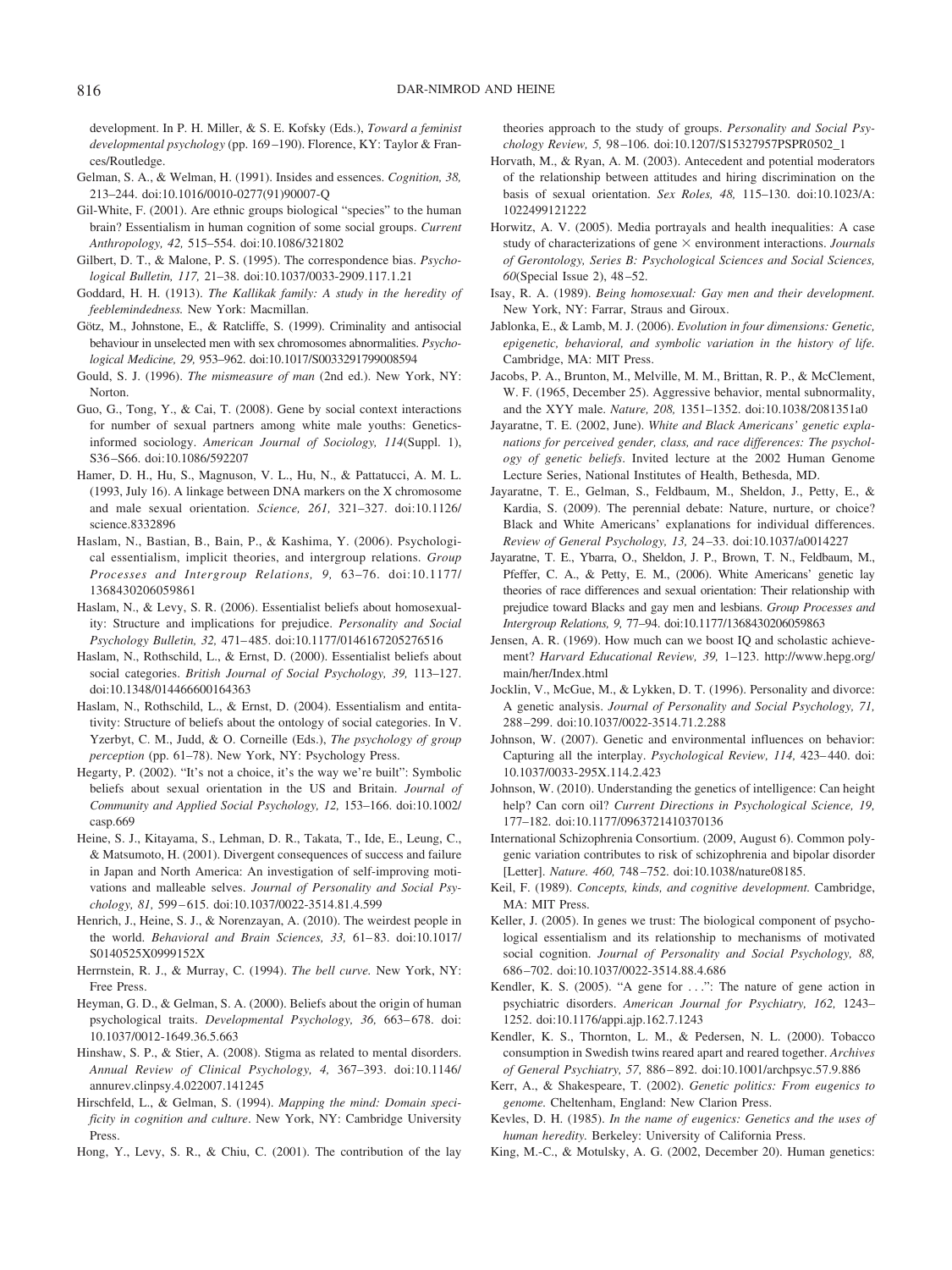Mapping human history. *Science, 298,* 2342–2343. doi:10.1126/ science.1080373

- Kraft, P., & Hunter, D. J. (2009). Genetic risk prediction: Are we there yet? *New England Journal of Medicine, 360,* 1701–1703. doi:10.1056/ NEJMp0810107
- Lakoff, G., & Johnson, M. (1980). The metaphorical structure of the human conceptual system. *Cognitive Science: A Multidisciplinary Journal, 4,* 195–208. Retrieved from http://www.wiley.com/bw/journal .asp?ref= $0364 - 0213$
- Landén, M., & Innala, S. (2002). The effect of a biological explanation on attitudes toward homosexual persons: A Swedish national sample study. *Nordic Journal of Psychiatry, 56,* 181–186. doi:10.1080/ 080394802317607156
- Langer, E. J., & Abelson, R. P. (1974). A patient by any other name: Clinician group difference in labeling bias. *Journal of Consulting and Clinical Psychology, 42,* 4 –9. doi:10.1037/h0036054
- Lanie, A. D., Jayaratne, T. E., Sheldon, J. P., Kardia, S. L. R., Anderson, E. S., Feldbaum, M., & Petty, E. M. (2004). Exploring the public understanding of basic genetic concepts. *Journal of Genetic Counseling, 13,* 305–320. doi:10.1023/B:JOGC.0000035524.66944.6d
- Lee, A. (2009). *The book of life in the double helix: Cultural differences in biological beliefs.* Unpublished master's thesis, Queens University, Kingston, Ontario, Canada.
- Levy, S. R., Stroessner, S. J., & Dweck, C. S. (1998). Stereotype formation and endorsement: The role of implicit theories. *Journal of Personality and Social Psychology, 74,* 1421–1436. doi:10.1037/0022- 3514.74.6.1421
- Lewontin, R. C., Rose, S., & Kamin, L. J. (1984). *Not in our genes.* New York, NY: Pantheon.
- Medin, D. L., & Ortony, A. (1989). Comments on Part I: Psychological essentialism. In S. Vosniadou & A. Ortony (Eds.), *Similarity and analogical reasoning* (pp. 179 –195). New York, NY: Cambridge University Press. doi:10.1017/CBO9780511529863.009
- Mednick, S. A., Brennan, P., & Kandel, E. (1988). Predisposition to violence. *Aggressive Behavior, 14,* 25–33. doi:10.1002/1098- 2337(1988)14:1<25::AID-AB2480140105>3.0.CO;2-9
- Meehl, P. E. (1977). Specific etiology and other forms of strong influence: Some quantitative meanings. *The Journal of Medicine and Philosophy, 2,* 33–53. Retrieved from http://jmp.oxfordjournals.org/
- Mehta, S., & Farina, A. (1997). Is being "sick" really better? Effect of the disease view of mental disorder on stigma. *Journal of Social and Clinical Psychology, 16,* 405– 419. Retrieved from http://www.guilford .com/cgi-bin/cartscript.cgi?page=pr/jnsc.htm&dir=periodicals/ per\_psych&cart\_id"
- Miller, G. E., & Chen, E. (2006). Stressful experience and diminished expression of genes encoding the glucocorticoid receptor and b2 adrenergic receptor in children with asthma. *Proceedings of the National Academy of Sciences of the United States of America, 103,* 5496 –5501. doi:10.1073/pnas.0506312103
- Monterosso, J., Royzman, E. B., & Schwartz, B. (2005). Explaining away responsibility: Effects of scientific explanation on perceived culpability. *Ethics and Behavior, 15,* 139 –158. doi:10.1207/s15327019eb1502\_4
- Moor, L. (1972). A gene for delinquency: Myth or reality? *Annales Me´dico-Psychologiques, 2,* 520 –527. Retrieved from http://www .sciencedirect.com/science/journal/00034487
- Moore, G. E. (1903). *Principia ethica.* New York, NY: Cambridge University Press.
- Morse, A. (1998). Searching for the Holy Grail: The Human Genome Project and its implications. *Journal of Law and Health, 13,* 219 –256. PMid:10947395.
- Nelkin, D., & Lindee, M. S. (1995). *The DNA mystique: The gene as a cultural icon.* New York, NY: Freeman.
- Nisbett, R. (2009). *Intelligence and how to get it: Why schools and cultures count.* New York, NY: Norton.
- No, S., Hong, Y., Liao, H., Lee, K., Wood, D., & Chao, M. (2008). Lay theory of race affects and moderates Asian Americans' responses toward American culture. *Journal of Personality and Social Psychology, 95,* 991–1004. doi:10.1037/a0012978
- Norenzayan, A., & Heine, S. J. (2005). Psychological universals: What are they and how can we know? *Psychological Bulletin, 131,* 763–784. doi:10.1037/0033-2909.131.5.763
- Nugent, H. (2007, October 19). Race row: Nobel scientist James Watson scraps tour after being suspended. Retrieved on December 10, 2007, from http://www.timesonline.co.uk/tol/news/uk/article2694632.ece
- Parrott, R. L., Silk, K. J., Dillow, M. R., Krieger, J. R., Harris, T., & Condit, C. M. (2005). The development and validation of tools to assess genetic discrimination and genetically based racism. *Journal of the National Medical Association, 97,* 980 –990. PMid:16080668.
- Paul, D. B. (1995). *Controlling human heredity: 1865 to the present.* Atlantic Highlands, NJ: Humanities Press.
- Pearson, H. (2009, July 8). One gene, twenty years. *Nature, 460,* 164 –169. doi:10.1038/460164a
- Petronis, A. (2010, June 10). Epigenetics as a unifying principle in the aetiology of complex traits and diseases. *Nature, 465,* 721–727. doi: 10.1038/nature09230
- Phelan, J. C. (2005). Geneticization of deviant behavior and consequences for stigma: The case of mental illness. *Journal of Health and Social Behavior, 46,* 307–322. doi:10.1177/002214650504600401
- Phelan, J. C., Cruz-Rojas, R., & Reiff, M. (2002). Genes and stigma: The connection between perceived genetic etiology and attitudes and beliefs about mental illness. *Psychiatric Rehabilitation Skills, 6,* 159 –185. Retrieved from http://journalseek.net/cgi-bin/journalseek/journalsearch .cgi?field=issn&query=1097-3435
- Phelan, J. C., Yang, L., & Cruz-Rojas, R. (2006). Effects of attributing serious mental illnesses to genetic causes on orientations to treatment. *Psychiatric Services, 57,* 382–387. doi:10.1176/appi.ps.57.3.382
- Plato. (1956). The republic (W. H. D. Rouse, Trans.). In E. H. Warmington, & P. G. Rouse (Eds.), *Great dialogues of Plato* (pp. 125– 422). New York, NY: Mentor.
- Plomin, R., DeFries, J. C., McClearn, G. E., & McGuffin, P. (2008). *Behavioral Genetics* (5th ed.)*.* New York, NY: Worth.
- Pratto, F., Sidanius, J., Stallworth, L. M., & Malle, B. F. (1994). Social dominance orientation: A personality variable predicting social and political attitudes. *Journal of Personality and Social Psychology, 67,* 741–763. doi:10.1037/0022-3514.67.4.741
- Prentice, D. A., & Miller, D. T. (2006). Essentializing differences between women and men. *Psychological Science, 17,* 129 –135. doi:10.1111/ j.1467-9280.2006.01675.x
- R. vs. Luedecke, O. J. No. 5088, Ontario Court of Justice 294 (2005).
- Raine, A. (1993). *The psychopathology of crime: Criminal behavior as a clinical disorder.* New York, NY: Academic Press.
- Read, J., & Harré, N. (2001). The role of biological and genetic causal beliefs in the stigmatization of "mental patients." *Journal of Mental Health, 10,* 223–235. doi:10.1080/09638230123129
- Resnick, D. B. (1999). The Human Genome Diversity Project: Ethical problems and solutions. *Politics and Life Sciences, 18,* 15–23. Retrieved from http://politicsandthelifesciences.org/
- Rice, G., Anderson, C., Risch, N., & Ebers, G. (1999, April 23). Male homosexuality: Absence of linkage to microsatellite markers at Xq28. *Science, 284,* 665– 667. doi:10.1126/science.284.5414.665
- Rips, L. I. (1989). Similarity, typicality, and categorization. In S. Vosniadou & A. Ortony (Eds.), *Similarity and analogical reasoning* (pp. 21–59). New York, NY: Cambridge University Press. doi:10.1017/ CBO9780511529863.004
- Risch, N., Herrell, R., Lehner, T., Liang, K., Eaves, L., Hoh, J., . . . Ries Merikangas, K. (2009). Interaction between the serotonin transporter gene (*5-HTTLPR*), stressful life events, and risk of depression: A meta-